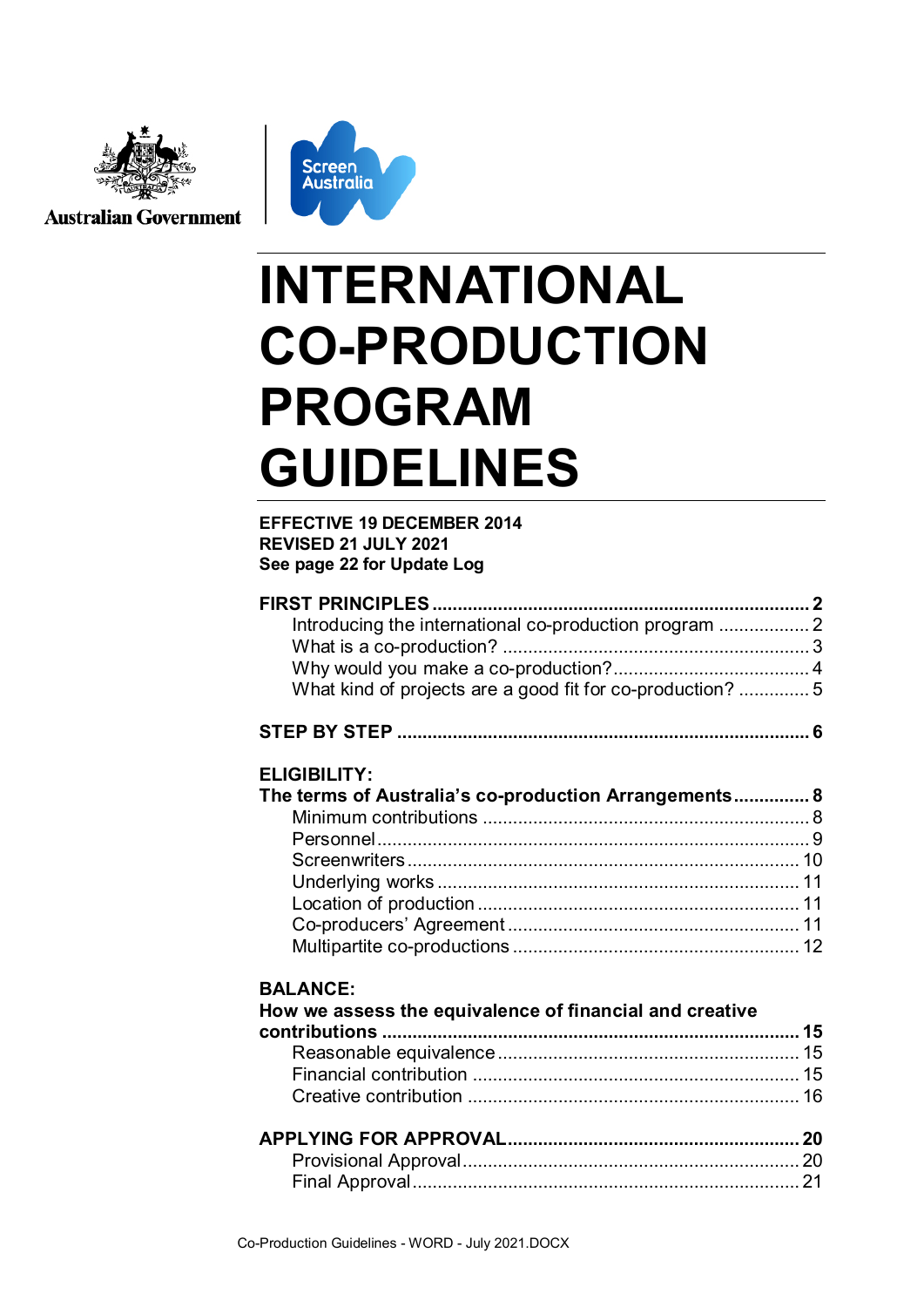### <span id="page-1-1"></span><span id="page-1-0"></span>**Introducing the international co-production program**

### **Purpose of the program**

The co-production program has been put in place to encourage production and foster relationships between international filmmakers.

In allowing two or more international producers to come together to make a screen project, it provides them with the opportunities to access the resources required to produce projects that will be internationally competitive. The objective of the program is to foster projects that will be truly international in terms of storytelling, budget ranges and the audiences to which they appeal.

### **How does it work?**

Agreements between Governments specify how projects can be 'coproduced' between partner countries.

These agreements are in the form of either a **Treaty** or a **Memorandum of Understanding (MOU)**. There are differences between the two but for the purposes of administering the co-production program and applying for coproduction status, the practical effect is minimal.

In these guidelines we use the general term '**Arrangements**' to refer to these agreements.

A project made under a co-production Arrangement between two countries is treated as a national project of those countries and can access all relevant benefits attached to being a 'national film' (see 'Why would you make a coproduction', page [4\)](#page-3-0).

Each country which is party to an Arrangement nominates a 'Competent Authority' to administer the co-production program. Screen Australia is Australia's Competent Authority and the other Competent Authorities are listed on the [Screen Australia website.](http://www.screenaustralia.gov.au/coproductions/treaties_mous.aspx) Competent Authorities work together and must jointly approve projects in order for them to be eligible as coproductions.

### **Purpose of these guidelines**

While Screen Australia is keen to promote the use of the program to stimulate production activity and provide an avenue to international finance for Australian producers, it must also uphold the integrity of the international co-production system.

These guidelines have thus been developed by Screen Australia in its role as Australia's Competent Authority, to underpin its administration of the program. They provide information on what is required to make an official coproduction – the why and the how – and set out Screen Australia's processes for assessing and approving a project under the program. The guidelines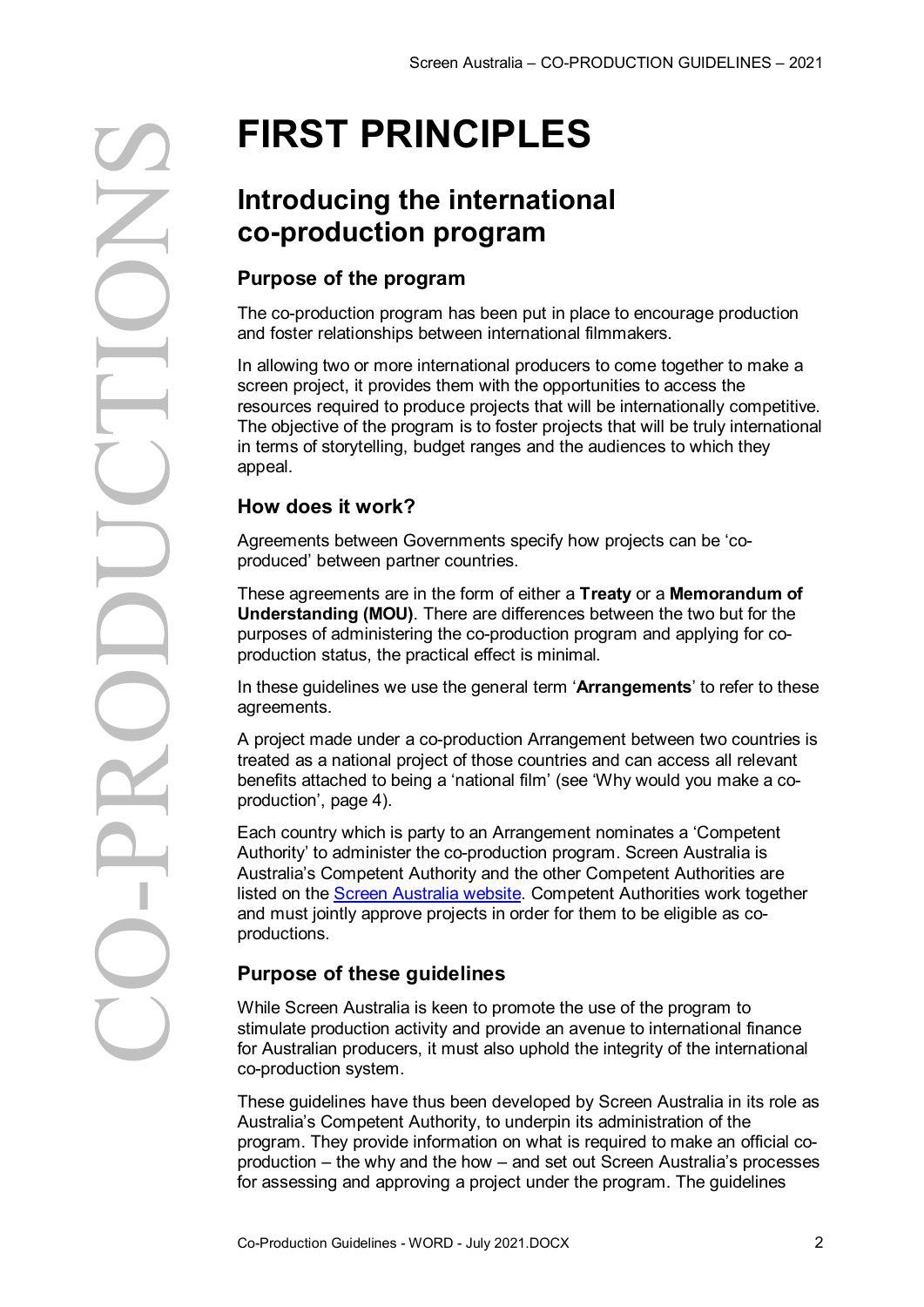particular project.

must always be read in conjunction with the Arrangement/s applicable to a<br>particular project.<br>Screen Australia reserves the right to vary these guidelines at any time. The<br>distribution is not the three in the three provisi Screen Australia reserves the right to vary these guidelines at any time. The guidelines in effect at the time a provisional application is received by Screen Australia apply to the application, so if your project has been granted provisional co-production approval under a previous version of the guidelines, any final application for that project will also be assessed under the previous guidelines.

Further, Screen Australia reserves the right to depart from the guidelines in exceptional circumstances, but only where there is a strong rationale for doing so, and when the application in question is compliant with the relevant Arrangement/s.

Legal note: These guidelines must not be relied upon as an offer capable of acceptance by any person or as creating any form of contractual, quasi contractual, restitutionary or promissory estoppel rights, or rights based on similar legal or equitable grounds, whether implied or otherwise.

## <span id="page-2-0"></span>**What is a co-production?**

Under the international co-production program, a co-production is a project which has been made under an Arrangement with a partner country, and has been approved as an official co-production by the Competent Authority in each country.

Australian producers can make a co-production with producers from:

- [Canada,](http://www.screenaustralia.gov.au/coproductions/partner_countries/canada_new.aspx)
- [China,](http://www.screenaustralia.gov.au/coproductions/partner_countries/china.aspx)
- [France,](http://www.screenaustralia.gov.au/coproductions/partner_countries/France.aspx)
- [Germany,](http://www.screenaustralia.gov.au/coproductions/partner_countries/germany.aspx)
- [Ireland,](http://www.screenaustralia.gov.au/coproductions/partner_countries/ireland.aspx)
- ltaly,
- **Israel**
- [Korea,](http://www.screenaustralia.gov.au/coproductions/partner_countries/korea.aspx)
- [Malaysia,](https://www.screenaustralia.gov.au/funding-and-support/co-production-program/partner-countries/malaysia)
- **New Zealand.**
- [Singapore,](http://www.screenaustralia.gov.au/coproductions/partner_countries/singapore.aspx)
- [South Africa,](http://www.screenaustralia.gov.au/coproductions/partner_countries/south_africa.aspx) and
- [the United Kingdom,](http://www.screenaustralia.gov.au/coproductions/partner_countries/uk_and_northern_ireland.aspx)

These are the countries with which Australia has entered into an Arrangement.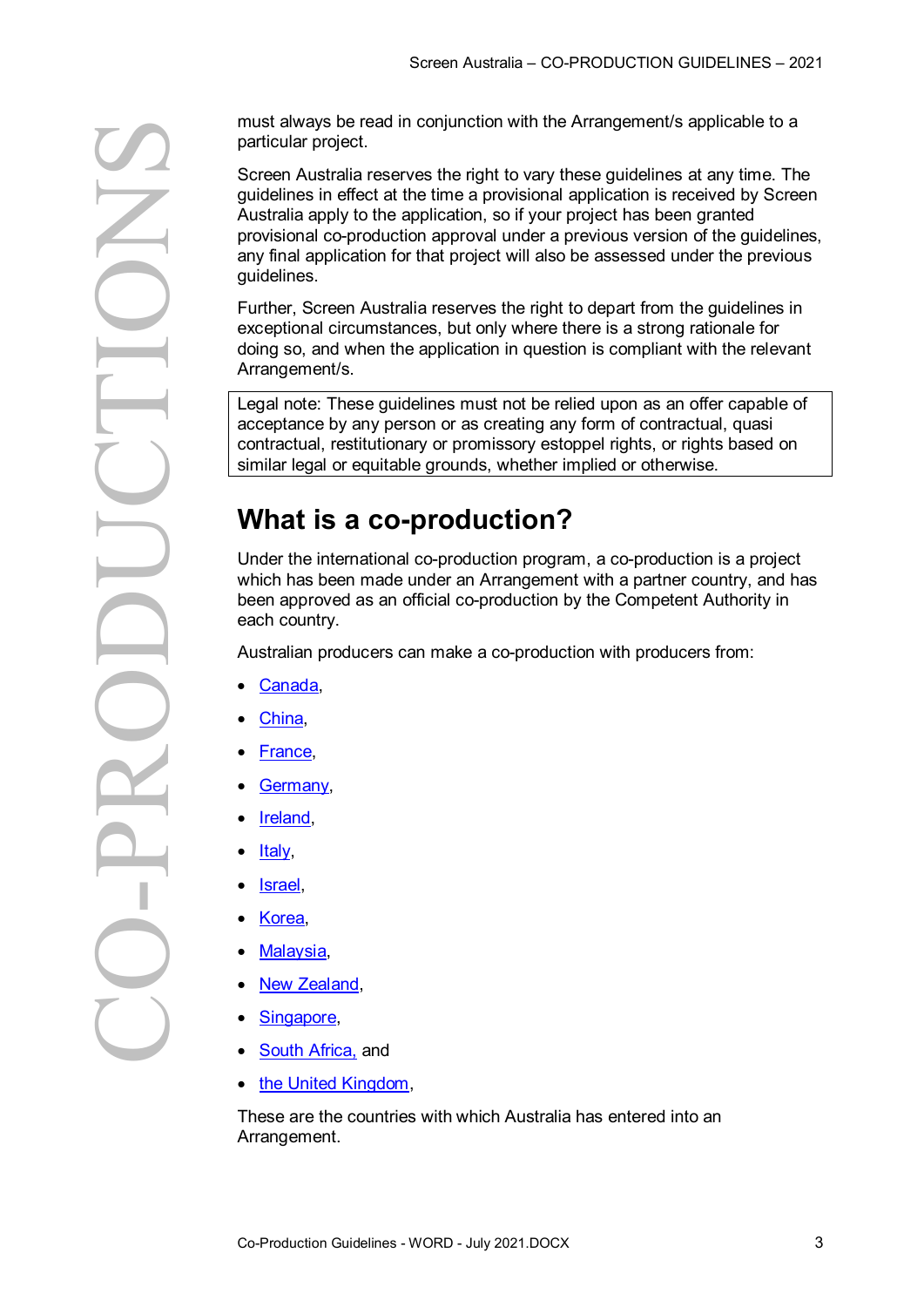bring a minimum percentage of the financial and creative contribution to the project, and further, these two elements need to be 'reasonably in proportion'. For example, if you demonstrate a 40% creative contribution to the project, you would also have to contribute 40% of the finance.

There are no requirements that a project be about, or set in, any particular place. Subject matter and setting are irrelevant to co-productions.

Each Competent Authority has its own procedures and guidelines to assess whether the terms of the Arrangements are satisfied.

You can explore the terms of Australia's Arrangements using our interactive Co-production Arrangements Tool, available on the [Screen Australia](http://www.screenaustralia.gov.au/coproductions/guidelines/step_by_step.aspx) website.

#### <span id="page-3-0"></span>**What about countries that don't have Arrangements with Australia?**

Official co-productions can only be made where Arrangements are in place between the countries.

In Australia, the negotiation of Arrangements is managed by the Australian Government's Ministry for the Arts. The status of current negotiations is outlined on the Screen Australia website. Any requests for the Government to pursue new Arrangements with other countries must be made to the Ministry, addressing the Ministry's *[Guidelines for Entering New Co-production](http://arts.gov.au/film-tv/co-production)  [Arrangements.](http://arts.gov.au/film-tv/co-production)*

Entering a new Arrangement is not a simple matter, however, as the negotiation itself is a very long process for Government and there are a number of issues to take into account before even considering whether to initiate negotiations.

You should not assume that an Arrangement would be put in place on the basis of a single proposed film alone.

The basic requirement of each Arrangement is end to be reasonably in proportion to the project. These two elements need to be reasonably in proportions of the rangements and further, these two elements are are no requireme There is no Arrangement with the US. However, as with any 'non-party' countries, you could still access US finance for an official co-production, as long as this is not conditional on the inclusion of a US producer. Generally speaking, the involvement of non-party countries, including the US, is limited to finance, executive producers, cast agreed to by the Competent Authorities and sourcing underlying work.

It's also worth remembering that you can collaborate with an international producer from any country, including the US, without having to be approved as a co-production. In this case, you would be able to access the Producer Offset if the project met the Significant Australian Content test.

## **Why would you make a co-production?**

Making a project as a co-production opens a greater pool of resources – by automatically accessing two markets in terms of creativity, finance and audience reach.

An official co-production is considered a 'national' project of each country and is then able to take advantage of the incentives provided to national films. In Australia, the major benefits are that an approved co-production: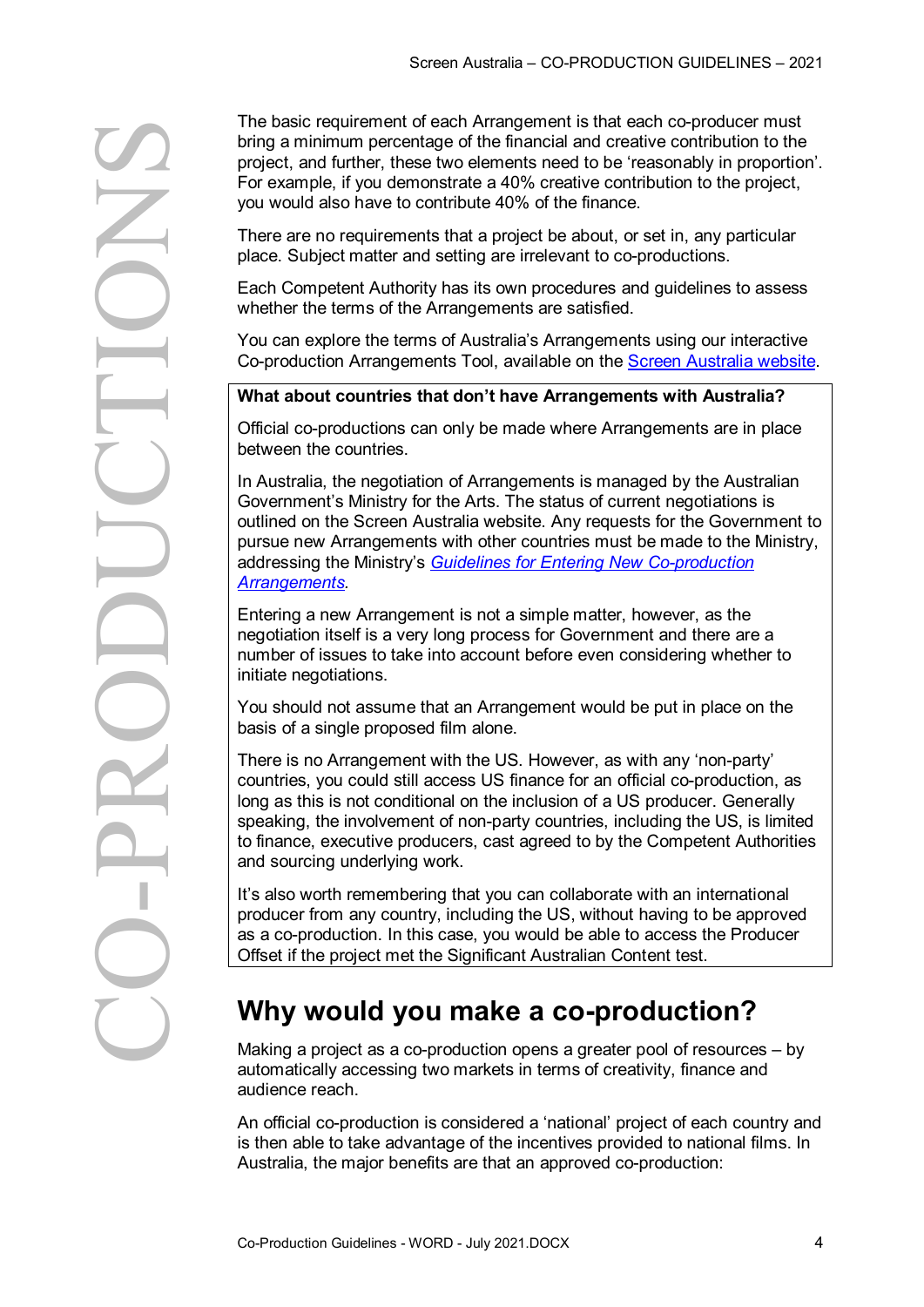- (bypassing the significant Australian content test) under Division 376 of the *Income Tax Assessment Act 1997*
- may apply for production funding from Screen Australia and other government agencies (note, however, that approval as a co-production doesn't mean that funding is automatic; rather, it means you are eligible to *apply* for support for your project); and
- is considered 'Australian content' for the purposes of content quotas applying to Australian broadcasters.

Co-productions are also eligible for any support provided to national films of the other co-producing country.

-may allow the Australian co-production funding from Screen Since Producer Control (bypassing the significant Australian content that approved as a co-production experiment and production funding from Screen Australia and Other benefits may also accrue to co-productions, for example when dealing with immigration and customs requirements. You should check the terms of the relevant Arrangement and for further information, contact the relevant agencies such as the Department of Immigration and Border Protection and Australian Customs and Border Protection Services, and their counterparts in the other country. Information regarding the Foreign Actor Certification Scheme can be found at [http://arts.gov.au/guidelines-entry-to-Australia](http://arts.gov.au/guidelines-entry-to-Australia-foreign-actors)[foreign-actors.](http://arts.gov.au/guidelines-entry-to-Australia-foreign-actors)

### <span id="page-4-0"></span>**What kind of projects are a good fit for coproduction?**

The co-production pathway may be a good option where the particular elements of a project lead naturally to a co-production approach. For example, a project which has an Australian director working with a UK writer on a story set in both the UK and Australia would be a 'natural' co-production.

However, not all projects will be suited to the co-production structure.

Arrangements impose terms and conditions on each co-producer, and these may not always be achievable. It is important to note that your project will not be approved as a co-production if you cannot meet the terms of the relevant Arrangement.

Before embarking on a co-production, you should closely assess your reasons.

<span id="page-4-1"></span>We welcome discussions with producers early in the planning stage. However, before arranging an appointment with Screen Australia's Producer Offset and Co-production Unit (POCU), please ensure you have read the relevant Arrangement as well as these guidelines.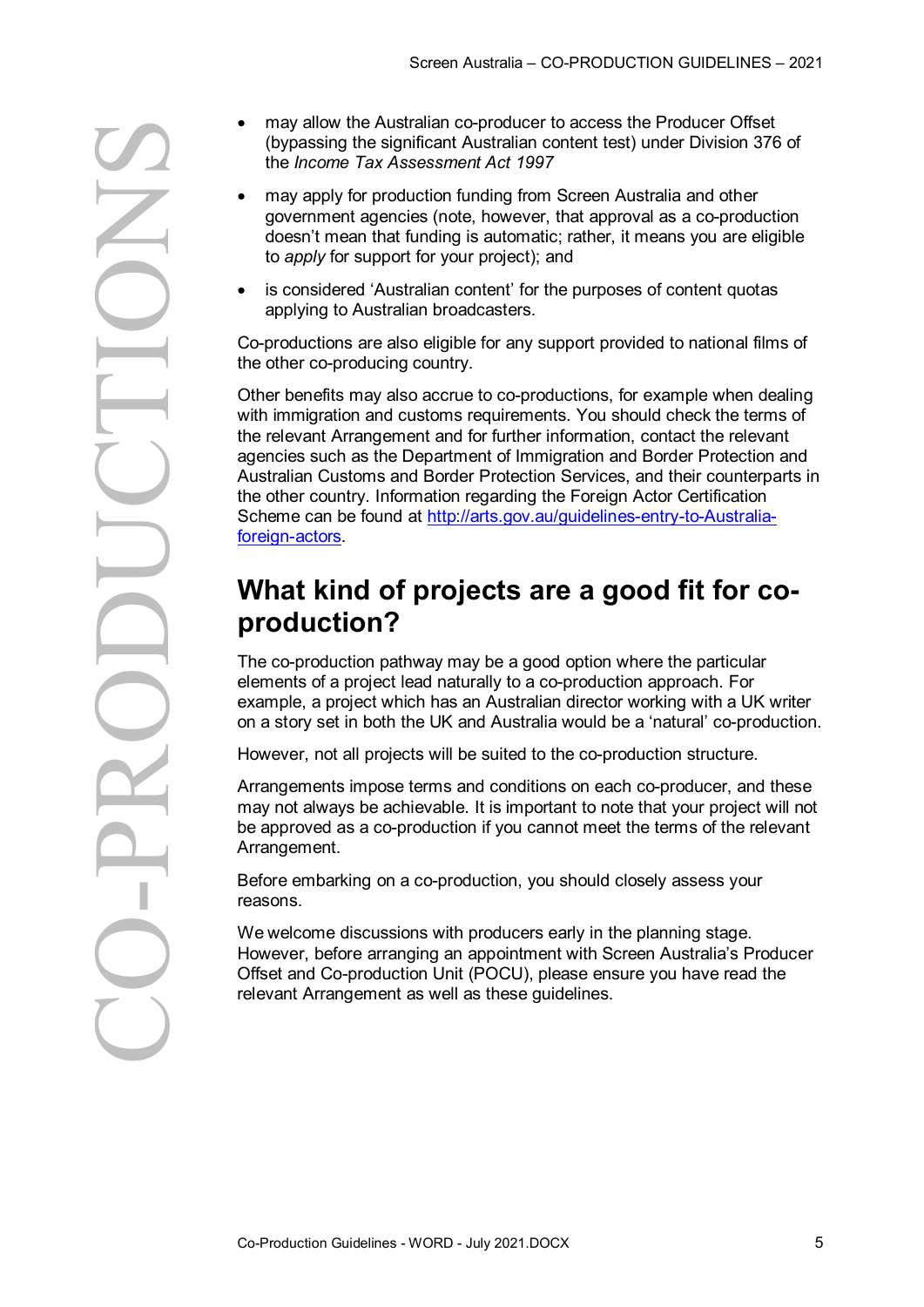**1. Partner country**: Make sure there is an Arrangement in place with the country you're interested in. If so, read it. If there is not an Arrangement in place then you cannot make an official co-production.

You can make 'multi-party' co-productions between two or more other countries where there are Arrangements linking all co-producing countries together (see 'Multipartite co-productions', page [12\)](#page-11-0).

- **2. Type of project**: Establish whether the Arrangement covers your type of project – the Chinese-Australian arrangement, for example, only applies to feature films and telemovies (but not to series). Check the 'Meaning of film' provision in the [Co-production Arrangements Tool.](http://www.screenaustralia.gov.au/coproductions/guidelines/step_by_step.aspx) If you are seeking co-production status for interactive screen content such as games, please contact the POCU to discuss.
- **3. Research and advice**: It's a good idea to liaise with fellow Australian producers who are experienced in making co-productions, particularly with the country you are considering. Check the lists of productions available through the partner country pages on the [Screen Australia](http://www.screenaustralia.gov.au/coproductions/treaties_mous.aspx)  [website.](http://www.screenaustralia.gov.au/coproductions/treaties_mous.aspx)

Once you start making contact with potential co-producers, they'll also be able to tell you about the process from the point of view of their country's Competent Authority.

We highly recommend that you seek the advice of a lawyer experienced with co-productions early in the process.

**4. Producing partner**: Your co-producer must be independent from you, as there can be no common management, ownership or control between the co-producers. The spirit of the co-production program is to facilitate and foster creative relationships between international producers. The program is all about fostering new relationships between producers operating independently in different countries.

It is not the intention of the program for multinational production companies to benefit from making a production with a related entity, for example with a subsidiary or parent company based in another country – such a project will not be considered a co-production.

Ensure your co-producer is aware of their Competent Authority's guidelines and understands its terms of assessment and procedures.

- **5. Project details**: Work out the key elements of the project that will affect its co-production status, such as the financial contributions of the coproducers, nationality of key creatives, budget and location of expenditure, and begin to draft an agreement with your producing partner. You should be aware of any contracted, non-negotiable elements as well as elements that aren't yet contracted which could be adjusted if required.
- **6. Terms of the Arrangement**: Consider whether your proposed project and agreement with your producing partner will meet the terms of the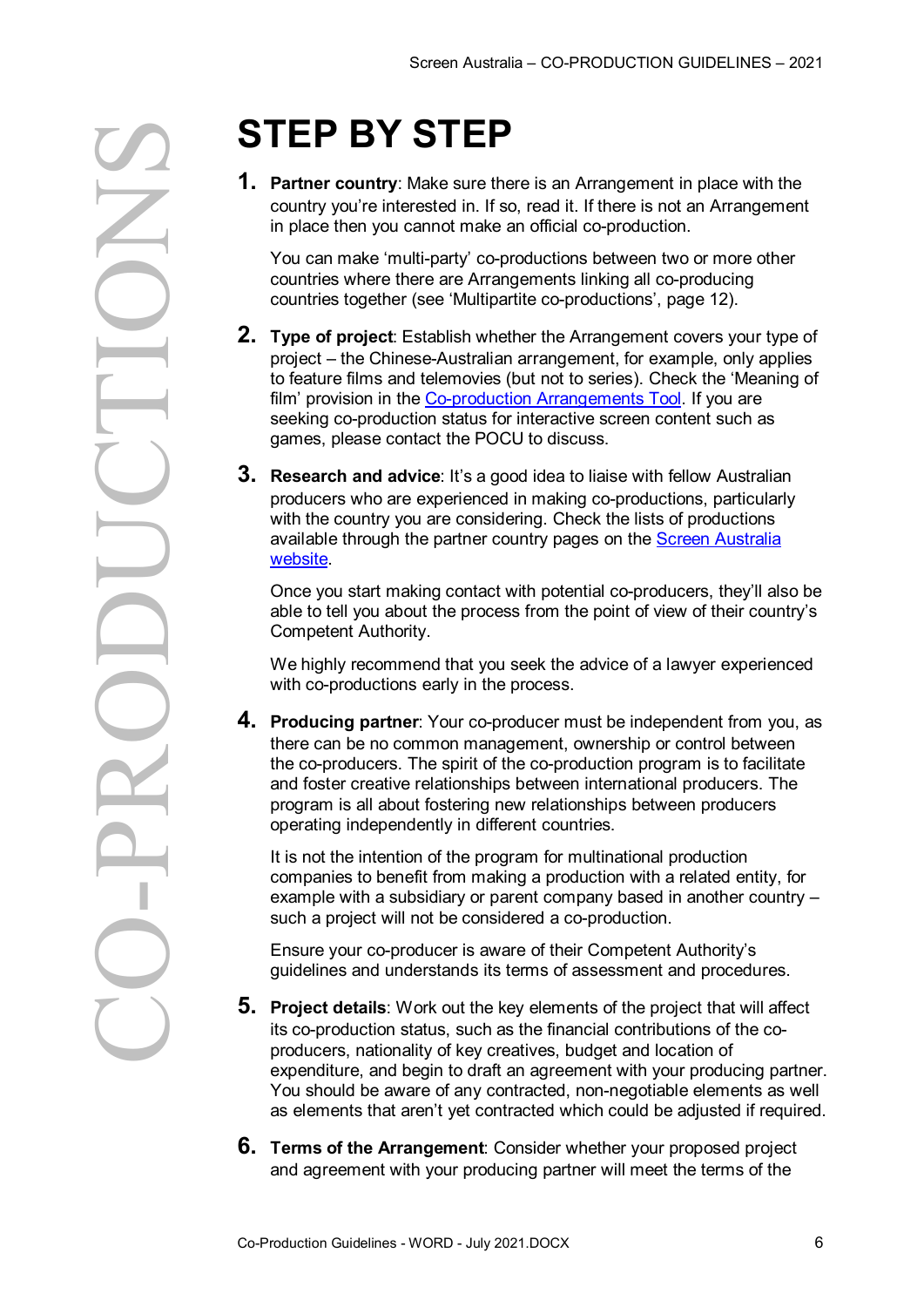project using our interactive [Co-production Eligibility Tool.](http://www.screenaustralia.gov.au/coproductions/guidelines/step_by_step.aspx) You should have sought the advice of a lawyer experienced with coproductions by this stage.

- **7**. **Provisional application**: Apply for provisional co-production approval as soon as you are able to demonstrate that you meet the requirements (see page [20\)](#page-19-1) and, in any event, before pre-production commences. If you would like Provisional Offset Certification, you can apply for this at the same time. Your co-producer will lodge their application to their Competent Authority at the same time.
- For the second of the application to the define the set of the elements of your should have sought the advice of a lawyer experienced with correlations by this stage.<br>The advice of a lawyer experienced with correlations by **6**. **Pre-production to production**: As your project evolves, keep us informed of any changes that might affect your co-production status, such as changes of the nationality of personnel, or sources of finance. You can use the [Co-production Eligibility Tool](http://www.screenaustralia.gov.au/coproductions/guidelines/step_by_step.aspx) to help you monitor the likely effect of such changes, but note that the Tool does not take into account all of the requirements of the Arrangements, so you should consult with us before locking in any substantive changes.
	- **7**. **Final application**: This is lodged once your project is complete. [www.screenaustralia.gov.au/coproductions/final\\_approval.aspx](http://www.screenaustralia.gov.au/coproductions/final_approval.aspx)

Your co-producer will lodge an application to their Competent Authority at the same time.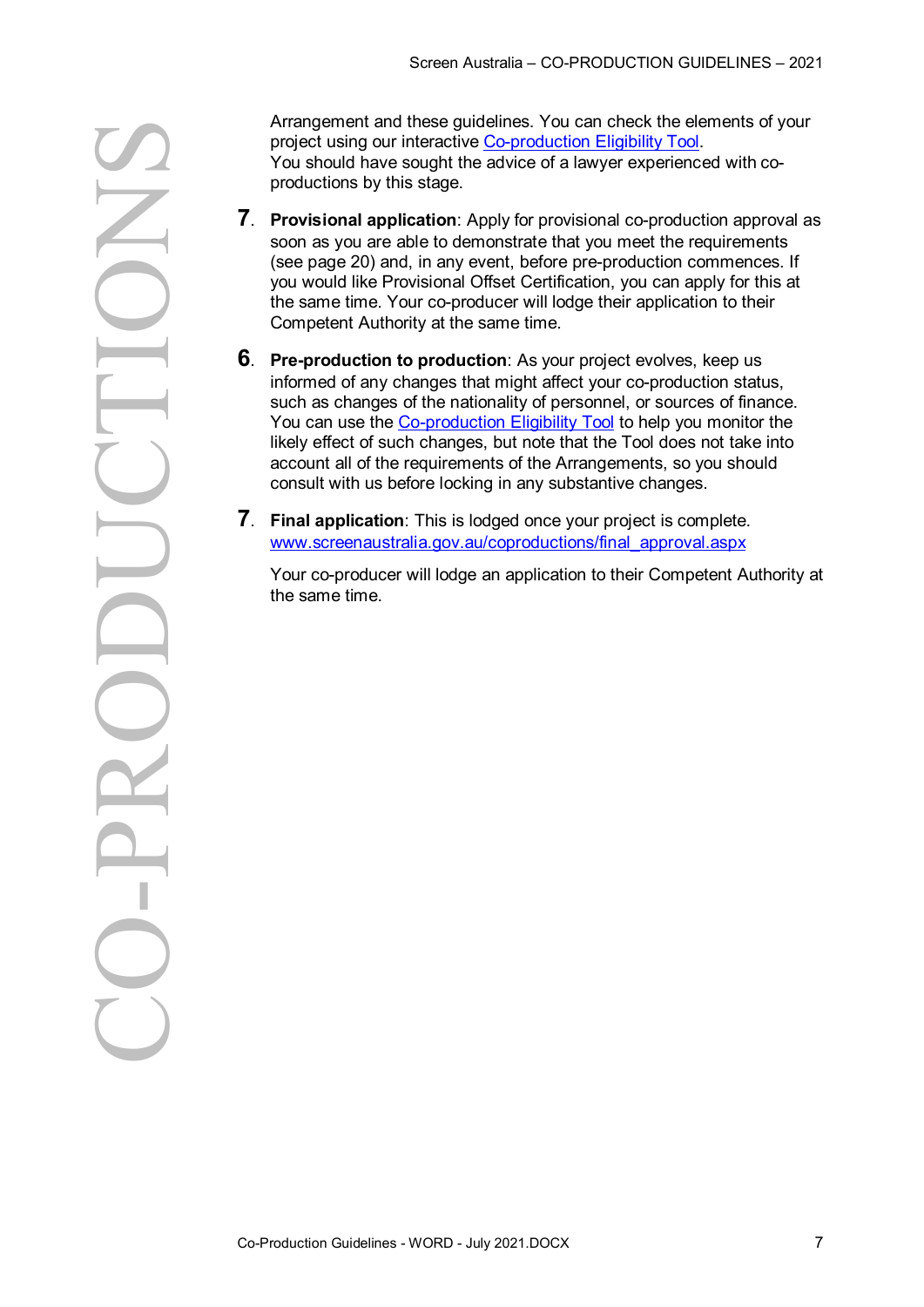**CO ELIGIBILITY:**<br>
The terms of *J*<br>
Co-production<br>
Under each Arrangement, co-p<br>
Competent Authorities. Approv<br>
Authorities agree that their rest<br>
relevant Arrangements and the<br>
project, as outlined in their rest<br>
are absolu

# <span id="page-7-0"></span>**The terms of Australia's co-production Arrangements**

Under each Arrangement, co-productions are jointly granted approval by the Competent Authorities. Approval cannot be given until all Competent Authorities agree that their respective application is in accordance with the relevant Arrangements and their policies and guidelines. The Competent Authorities will consult with each other to ensure that the parameters of the project, as outlined in their respective applications, are the same.

Each Arrangement specifies a number of terms which must be met. Some are absolute and inflexible, whilst others provide the Competent Authorities with a level of discretion to approve specified elements, such as whether actors from other countries can be involved, or whether you can undertake a location shoot outside the co-production countries. This discretion is very limited.

The key terms for each Arrangement are outlined in the interactive Coproduction Arrangements Tool available on the [Screen Australia website.](http://www.screenaustralia.gov.au/coproductions/guidelines/step_by_step.aspx)

### <span id="page-7-1"></span>**Minimum contributions**

As outlined above, each Arrangement specifies a minimum financial and creative contribution for each co-producer. This is expressed as a proportion of the total finance plan and total creative contribution.

The minimum is either 20% or 30% for each co-producer depending on the particular Treaty or MOU in place (noting that the MOUs have unique provisions).

- The minimum contribution for Canada, Italy and the UK is 30%.
- The minimum contribution for China, Ireland, Israel, Korea (but see below), Singapore, South Africa and Malaysia is 20%.
- The minimum contribution for Germany is 30%, but this can be reduced to 20%:
	- $\circ$  in exceptional circumstances, with the approval of the Competent Authorities, and
	- $\circ$  in the case of multipartite co-productions.
- The Korean Arrangement is unique as it is an Annex to the Korea-Australia Free-Trade Agreement. Further, the Korean arrangement indicates that the minimum contribution for animated television projects is 20% or 'the percentage required under each Party's relevant domestic regulatory or policy arrangements', whichever is higher. There are no such arrangements in Australia, but your Korean co-producer should consult with the Korean Competent Authority, the Korea Communications Commission (KCC), to confirm the situation in Korea. Please note that there are two Competent Authorities in Korea: the Korean Film Council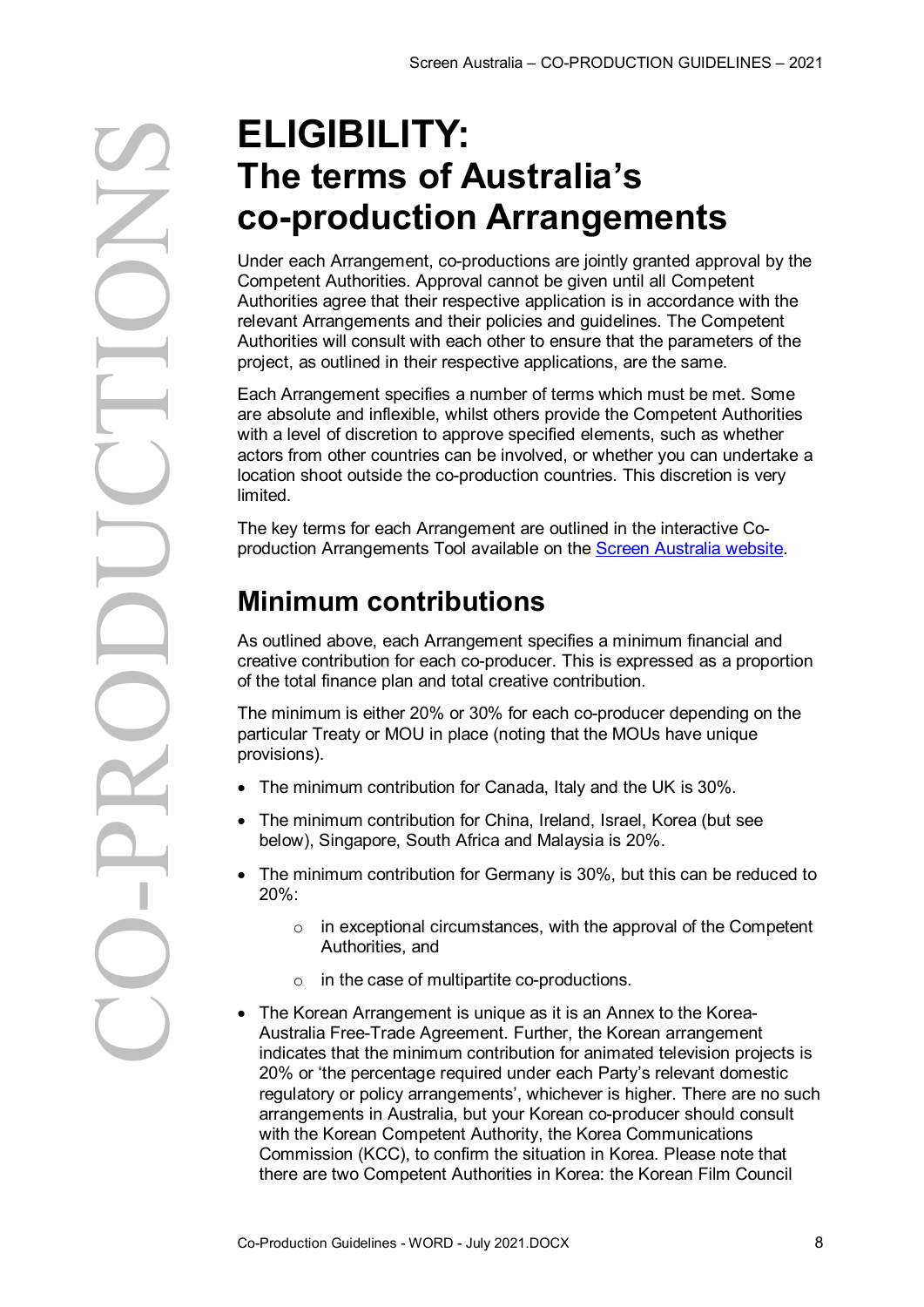documentaries and animation) and KCC is the Competent Authority for all broadcast content.

- The NZ-Australian MOU does not specify a minimum contribution, but Screen Australia expects each co-producer should contribute a minimum 20% of the total finance plan. If a co-producer seeks to contribute less than 20%, you should contact the POCU.
- The French-Australian MOU is unique. The minimum contribution of the Australian co-producer is 40%, but the minimum contribution for the French co-producer is 20%.

### <span id="page-8-0"></span>**Personnel: General Rule and Exceptions**

Each Arrangement specifies that every person participating in the making of the project must be a national or permanent resident of one of the coproducing countries.

Cast and crew from countries other than the co-producing countries are referred to as 'non-party nationals'. Non-party nationals can only be involved in specified limited circumstances as outlined in the relevant Arrangement and with the agreement of the Competent Authorities. In summary, these exceptions are as follows:

- Solicity the Competent Authority for the actual features (including three Competent Authority broadcast content.<br>
The NZ-Australian MOU does not specify a minimum contribution, but the Competent Authority Scenar Australian • Cast *– in exceptional circumstances, where script or financing dictates*. Applicants will need to justify that the script or the financial arrangements require the non-party actor. Where the use of a non-party actor has been approved, we would also consider it reasonable that a non-party casting agent be approved. Further, we also allow any 'entourage' who are non-party nationals where they are a contractual requirement of the cast member.
	- Locals on location shoots if location shooting outside the co-producing country is approved (see below at p.11), some specified personnel (as outlined in the Arrangement) may be engaged in the location country, and
	- Technical personnel in some Arrangements, technical personnel that are not available from the co-producing countries may be engaged.

Further, an executive producer on a co-production is not considered to be part of the *making* of the project as their role is usually financial, not creative, which means you can have non-party executive producer/s on your project. Obviously, this does not apply if 'Executive Producer' is the credit given to the creative producer, as is the case with some television projects.

Ensure you check the relevant Arrangement for details, and be aware that the use of any non-party nationals outside the exceptions specifically set out in the Arrangement will mean the project will be ineligible as a co-production. We strongly recommend that you liaise with the POCU before making any decisions about the use of non-party nationals or non-party elements, and remember, approval must be given by all Competent Authorities.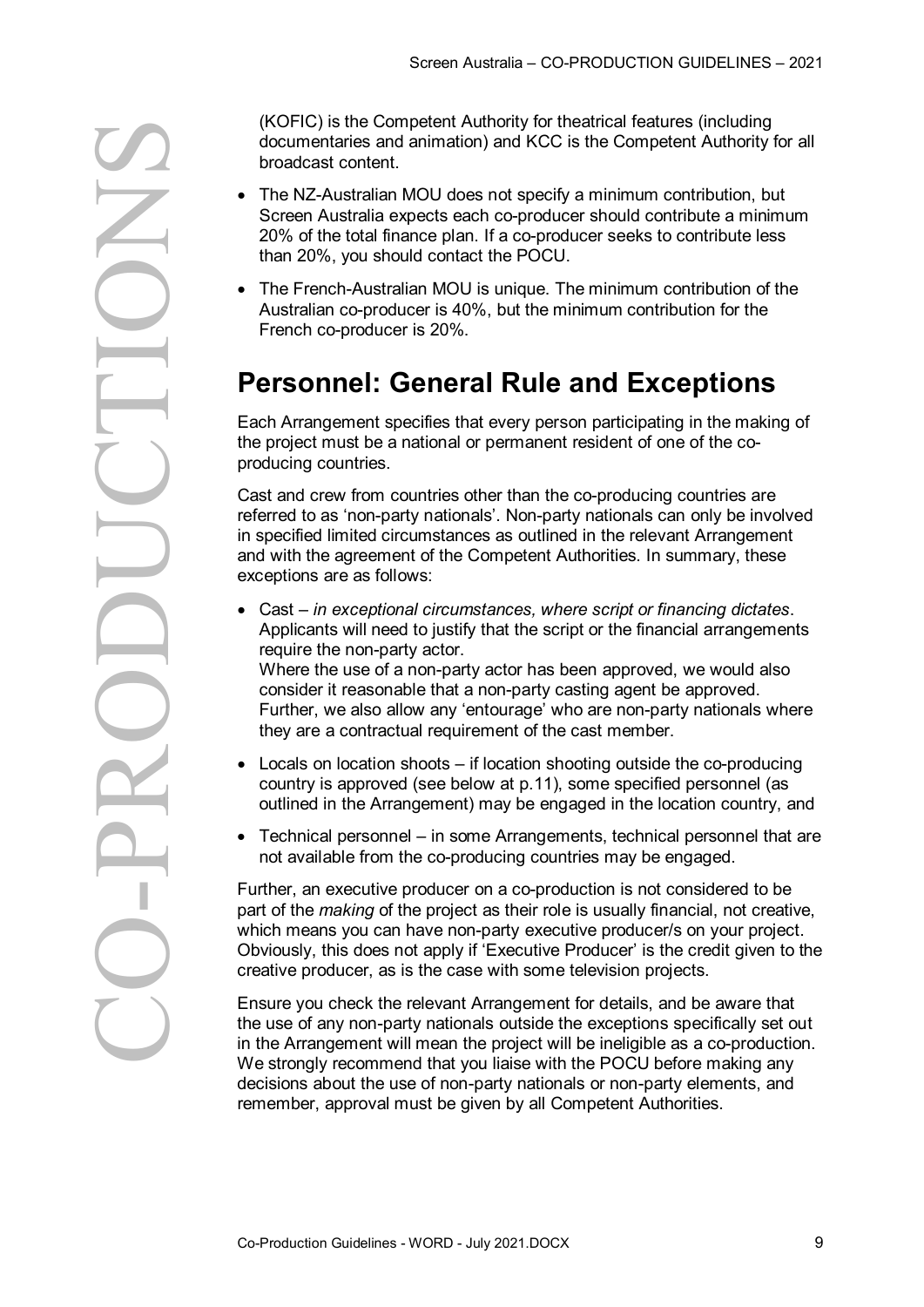You need to take a number of issues into account when considering the nationality of personnel for co-productions:

### **Dual citizenship**

Where a person holds nationalities of both co-production countries (i.e. dual citizenship), that person must be consistently treated as *one* or *the other* nationality, but cannot be *both*. For example, when a writer/director is a national of both co-producing countries, the co-producers cannot seek to have the person considered to be one nationality as the writer, and the other as the director in order to 'balance' the project. The writer/director must be consistently considered to be of one nationality.

### **EU nationals**

In the case of all Arrangements with [European Union \(EU\) countries,](http://europa.eu/abc/european_countries/eu_members/index_en.htm) nationals of any EU country are considered to be nationals of the coproducing country. As a result, in the case of an Australian co-production with France, Germany, Ireland, Italy or the UK, any EU nationals may take part in the making of the project. For example, if you're making a German-Australian co-production, you can safely hire a Spanish gaffer and a Belgian editor as these crew members would be considered 'German' for the purposes of the co-production, and for the purposes of the points and spend tests, will be counted as German.

### **Australians and New Zealanders**

Due to the Australia-New Zealand Closer Economic Relations Trade Agreement, New Zealand citizens and permanent residents are considered to be Australian citizens or permanent residents for the purposes of the coproduction program (and vice-versa). This means that New Zealand nationals can safely be contracted onto any Australian co-production and for the purposes of the points and spend tests, will be counted as Australian.

The exception to this is New Zealand-Australian co-productions. In this case, the actual nationality or actual permanent residency of the participants – either Australian or New Zealand – is what's used for the points and expenditure tests.

Note, however, that when determining the amount of Qualifying Australian Production Expenditure (QAPE) for Producer Offset purposes, New Zealand nationals are treated as non-Australians.

## <span id="page-9-0"></span>**Screenwriters**

It is a requirement that screenplays for all co-productions are credited to nationals of the co-producing countries. This means that non-party nationals cannot be screenwriters for official co-productions.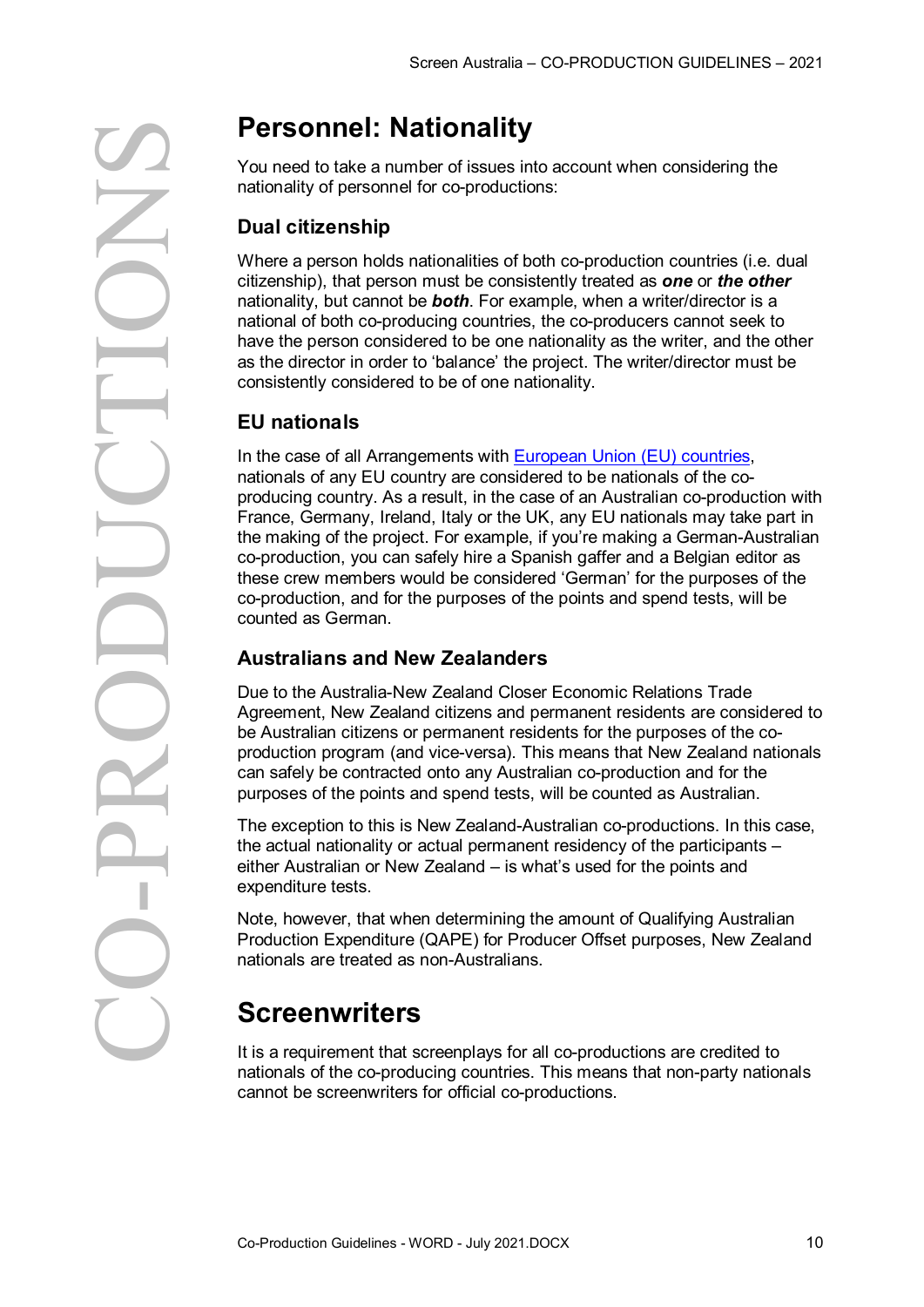Subject to the terms of the relevant Arrangement and the agreement of all relevant Competent Authorities, a writer who is not a national or permanent resident of one of the co-producing countries can *contribute* to the screenplay, provided that the person is not credited as a writer of the screenplay (as that term is understood by the Australian Writers' Guild or equivalent organisation).

This flexibility can only apply where the relevant co-production Arrangement permits it.

### <span id="page-10-0"></span>**Underlying works**

Note that we do not consider the creation of underlying works to be part of the project's production, so there is no problem with non-party nationals being credited in such a manner as 'story by' or 'based on the novel by', for example. This means that you can option a work from outside the co-producing countries, including countries where there is no Arrangement in place.

## <span id="page-10-1"></span>**Location of production**

Generally speaking, each Arrangement includes a requirement that a coproduction is entirely made in the co-producing countries – this means from commencement of pre-production to the striking of the masters, but does not include composing music for the film. Generally, the Arrangements require the majority of the work to take place in the majority co-producer's country. You must check the terms of the relevant Arrangement for the specific requirement.

Co-producers may seek the Competent Authorities' approval to undertake location filming in a non-party country (for drama and documentaries). Generally, this would be approved only where the setting or subject matter requires the use of a specific location. This does not apply to animated projects, as animations are produced in a studio and are not dependent on a physical filming location to achieve their 'on-screen setting'.

Music composition can be undertaken anywhere, but the nationality of the composer is governed by the same rules as the nationalities of all other personnel (i.e. the composer must be a national or resident of the coproducing countries).

## <span id="page-10-2"></span>**Co-producers' Agreement**

Each Arrangement specifies that the co-producers must execute a Coproducers' Agreement outlining the terms for the making of the co-production (the **Agreement**). The Agreement will form part of the financing documentation and, amongst other things, should specify the Arrangement(s) under which the project is being made. It should also include the budget, finance plan, cash-flow schedule, control and copyright holdings, financial splits and dispute resolutions.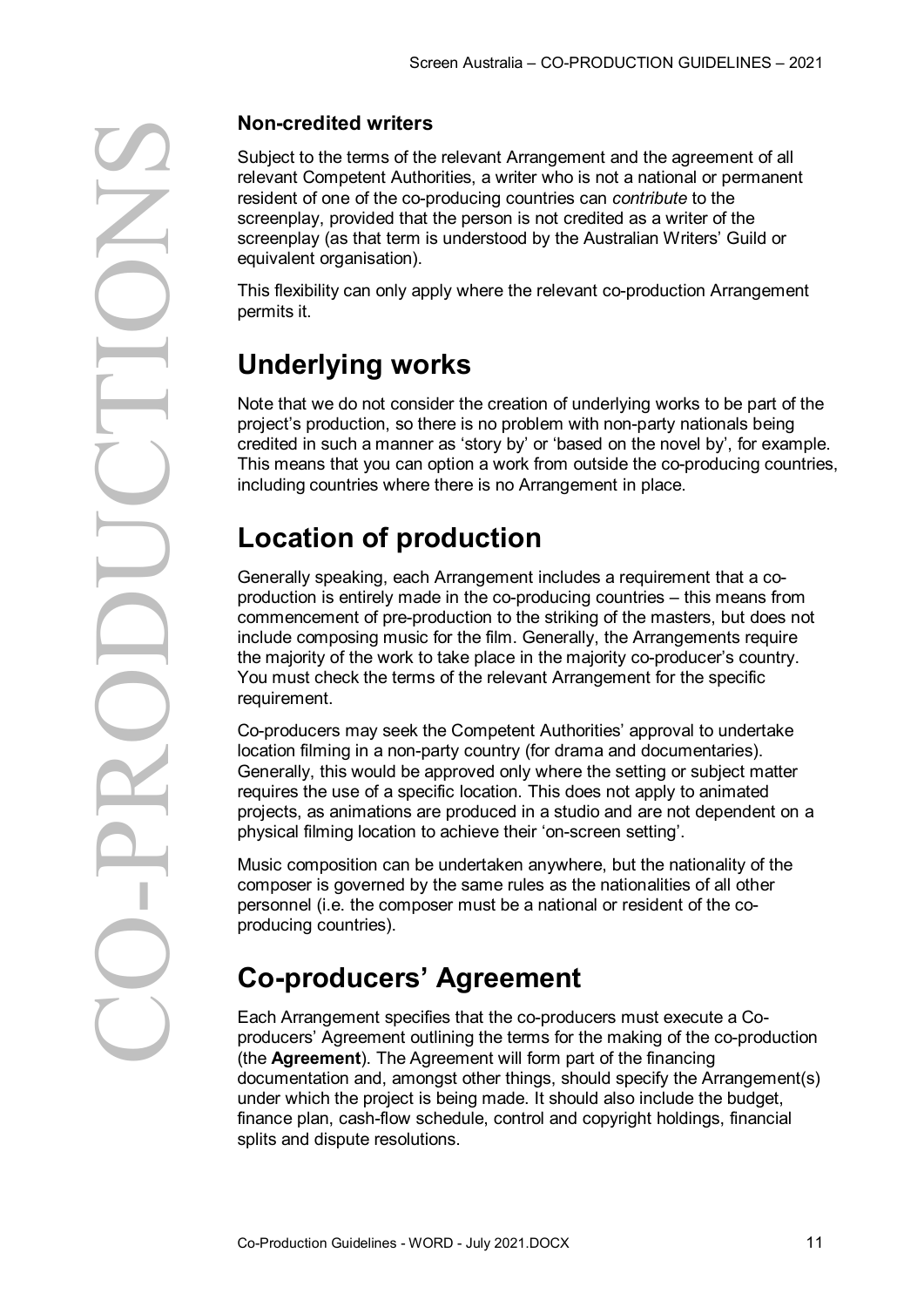copyright in the co-production, at least by the time that an application is made for final approval. This refers to copyright in the finished film, not copyright in any underlying work.

Form that particular the Automatic co-production and the finished film, not copyright and approval. This refers to copyright in the finished film, not copyright any the finished film in the finished film, not copyright any In addition, please note that each Arrangement specifies a number of provisions that *must* be included in a Co-producers' Agreement. You must ensure that each of these clauses (also set out on our website) is included in the Agreement. Amongst other things it requires a specific credit be included on the project in each co-production. The credit should be in the form 'An Australia–[Country] Co-production' or similar, with the majority co-producing party placed first. This credit provision should be specified in the Agreement.

## <span id="page-11-0"></span>**Multipartite co-productions**

Co-productions with co-producers from more than two countries are referred to as **multipartite co-productions**.

You can only make a multipartite co-production where co-production Arrangements connect all the countries. The countries don't all have to be connected directly to each other, but each must have a formal Arrangement with at least one of the other partner countries.

We strongly recommend that you contact the POCU early if you are planning such a production. Your co-producers should also speak with their respective Competent Authorities to ensure any limitations or restrictions are identified as early as possible

### **Examples of three-way co-production structures**

A three-way co-production can be structured in several ways, depending on the countries involved. (The following scenarios are provided as examples only, and do not amount to legal or accounting advice; you should seek your own profession advice.)

#### **1. All parties directly linked, and common minimum contributions**

In this scenario, Arrangements are in place directly between all co-production countries and all these Arrangements have the same minimum contribution. An example would be a co-production between Australia, the UK and Canada, for which all Treaties require a 30% minimum contribution.



Generally speaking, this is relatively easy to structure as it is clear that each party must contribute at least that required by the Arrangements. The parties just need to meet the terms of the agreement to which they are a party – the most significant being the minimum 30% finance and creative contribution –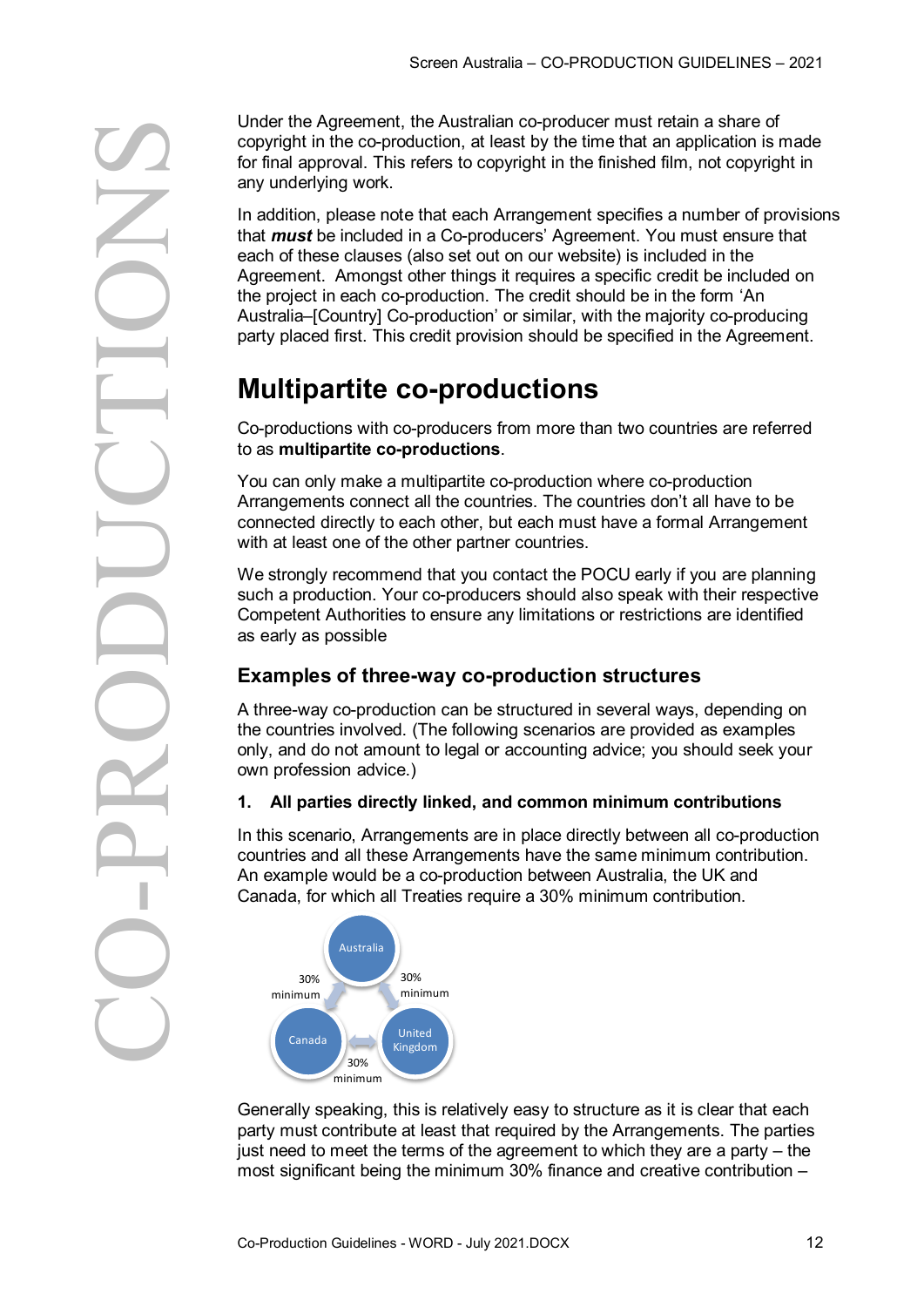**CO** specific terms regarding the involvement of a 'third co-<br>
2. Two countries linked by a third<br>
In this scenario, two of the countries are not linked by a bilateral<br>
Arrangement directly to each other, tu both are linked to

producer'.

#### **2. Two countries linked by a third**

In this scenario, two of the countries are *not* linked by a bilateral Arrangement directly to each other, but both *are* linked to a third country (known as the 'pivot country'). For example, Australia does not have a coproduction Arrangement with Morocco, but both Australia and Morocco have Arrangements with the United Kingdom. The UK could then act as the pivot country in a co-production between Australia, the UK and Morocco.



In this situation, it will be important to verify the conditions of the UK-Moroccan Arrangement as well as the Australian-UK Arrangement to ensure the specific terms in which a third co-producer can be involved are met.

Importantly, each co-producer would need to meet the minimum contribution required by the Arrangement(s) to which their country is a party, so the Australian and UK co-producers would need to meet a 30% minimum, but the Moroccan co-producer need only meet the minimum of the UK-Moroccan Arrangement.

#### **3. All parties directly linked, but different minimum contributions**

In this scenario there are Arrangements between all co-production countries, but the minimum contributions for each are not the same. For example, in the case of a co-production between Australia, Canada and Singapore:

- the Australian-Canadian Treaty specifies a minimum of 30%
- the Australian-Singaporean Treaty specifies a minimum of 20%
- the Singaporean-Canadian Treaty specifies a minimum of 20%

The higher minimum contribution under the Australian-Canadian Arrangement could present problems for the producers if all parties were seeking to contribute a minimum of 20%.

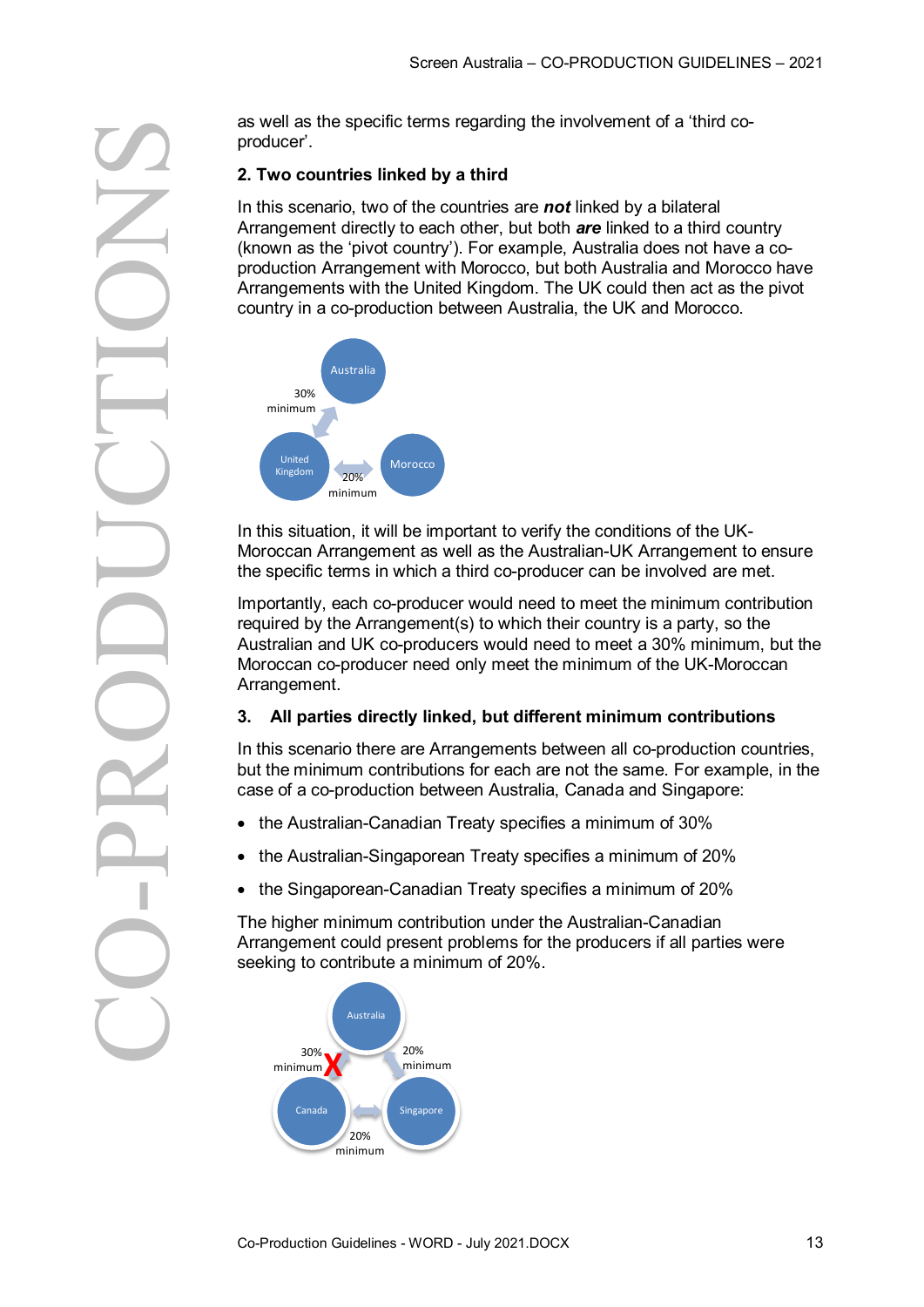Frowers, because there are direct links between all three parties, it would be provided between the complete using only the Australia-Singapore and Singapore Canada in the corrections of the structure to example 2, with al open to the originating producer to *choose* which Arrangements would apply, for example using only the Australia-Singapore and Singapore-Canada Arrangements – effectively making Singapore the 'pivot country' in a similar structure to example 2, with all co-producers needing to contribute a minimum of 20%. This would be expected to be reflected in the Coproducers' Agreement.

#### **4. Involving the European Convention**

Producers may also wish to consider the [European Convention on](http://conventions.coe.int/Treaty/en/Treaties/Html/147.htm)  [Cinematographic Co-production \(ECCC\)](http://conventions.coe.int/Treaty/en/Treaties/Html/147.htm) when undertaking multipartite productions. The ECCC is a convention governing multi-party productions with member and non-member parties.

We recommend that you liaise with your co-producers about the use of the ECCC as well as seek clarity from the relevant Competent Authorities.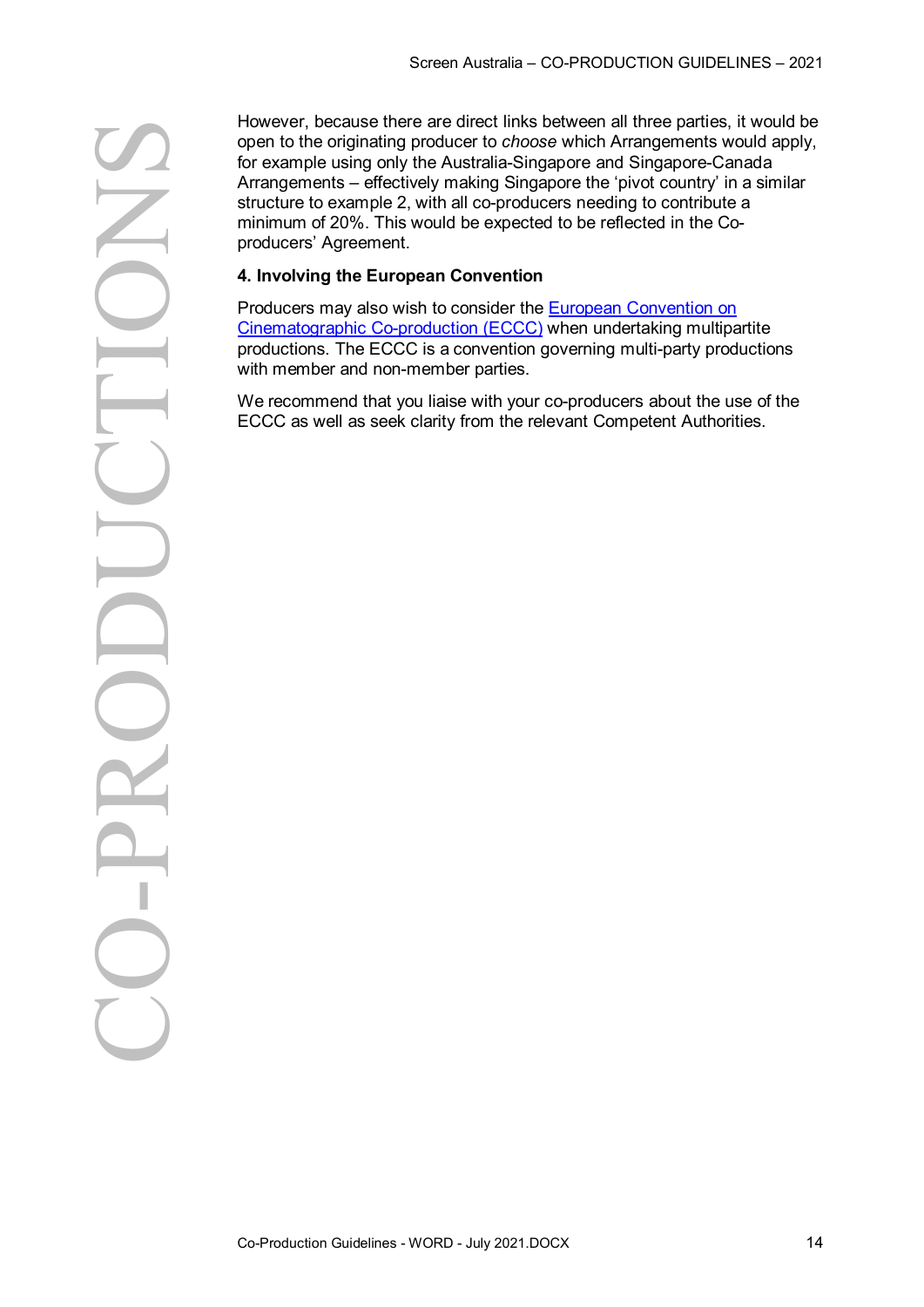# <span id="page-14-0"></span>**How we assess the equivalence of the financial and creative contributions**

## <span id="page-14-1"></span>**Reasonable equivalence**

As noted above, the overarching principle of co-productions is that the creative and financial contributions of each co-producer are reasonably equivalent. While the financial contribution is easily identified, the creative contribution is assessed in different ways by the various Competent Authorities around the world.

Screen Australia measures the creative contribution of the Australian coproducer using both the proportion of **expenditure** on Australian elements and a **points test of Australian personnel**. We then compare these two measures against the Australian financial contribution to decide if they are reasonably equivalent. Basically, these three metrics must align.

The requirement is that the proportion of expenditure on Australian elements, and the proportion of Australian points (both expressed as a percentage) must not be more than 5% below the Australian financial contribution.



So, if the Australian financial contribution is 60%, the proportions of Australian expenditure and Australian points must each be *no less than* 55%. The 5% leeway is only applicable as a 'floor', so you could have your finance contribution at 60%, your Australian spend at 65% and your Australian points at 55%.

Please note that even with the 5% leeway allowed by Screen Australia, contributions must always be above the minimum required by the Arrangement (usually 20% or 30%, see page [8\)](#page-7-1).

## <span id="page-14-2"></span>**Financial contribution**

In your co-production application, you must divide the finance plan between the co-producers to determine the proportion of the finance contributed by each co-producer.

This division is referred to as the 'co-production split'. Once this is calculated, the co-producers can identify whether the project meets the minimum financial contribution. The way the split is calculated is, however, not solely at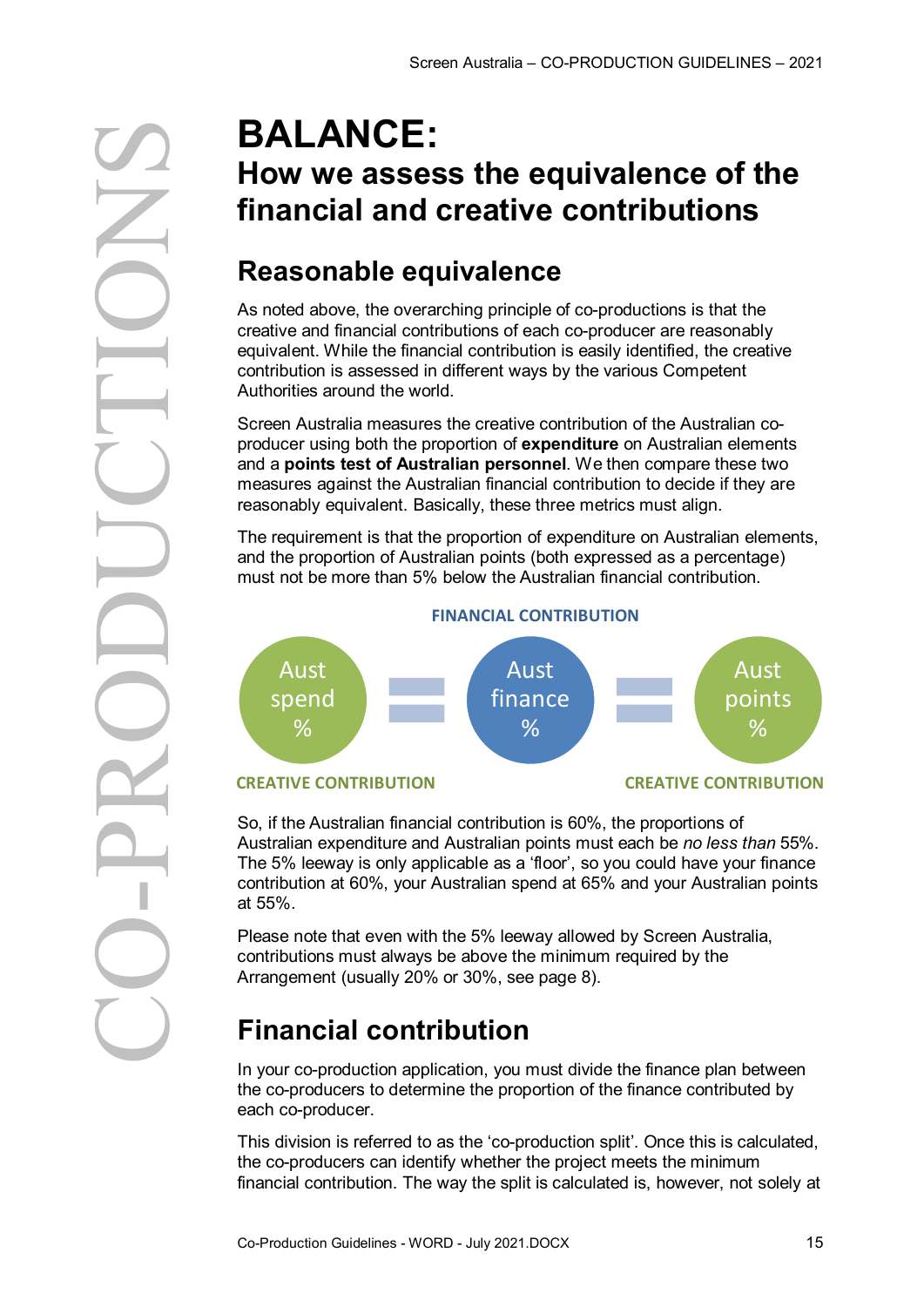the nationality of one of the co-producers, in that the financial support can **only** be provided by a co-producer of a given nationality. This includes:

- equity and financial support provided by national or regional screen bodies are considered contributed by the co-producer of that country (eg, Screen Australia or Australian state screen agency investment is automatically considered a financial contribution of the Australian coproducer)
- tax rebates tied to the nationality of a producer are contributed by that producer (eg, the Producer Offset by definition is a contribution of the Australian co-producer), and
- pre-sales, licence fees and distribution guarantees for each co-producer's 'home' territory must be contributions of that co-producer.

This means that Australian contributions from any of the above sources must be reflected on the Australian side of the 'split' (and the corresponding equivalent applies for your co-producer).

Remaining aspects of the finance plan are not considered to be automatically contributed by either co-producer, which means they should be allocated according to whichever co-producer brought that aspect of finance to the project.

For example and a simple to the splittering of a finance plan are inherently connected to only be provided by a co-producer of a given nationality. This includes:<br>
• equivarial are considered contibuted by the co-producer In many cases, however, finance is jointly contributed, and producers can therefore determine the 'split' for these monies as negotiated by the coproducers and then outlined in the Co-producers' Agreement. Contributions such as gap loans, equity from third parties, presales or distribution guarantees from other territories or an advance against RoW sales can be attributed to either, or both, co-producers according to what works for the producers.

Please note that a finance plan in a co-production application cannot be speculative; you must be able to document, to some extent, each aspect of the finance plan (except for contributions which are automatic, such as tax incentives). Screen Australia will accept a Letter of Interest as the minimum documentation.

## <span id="page-15-0"></span>**Creative contribution**

Once the financial contributions of each co-producer are identified, you need to demonstrate to Screen Australia that your creative contribution is reasonably equivalent to your financial contribution.

As noted above, Screen Australia assesses the creative contribution of the Australian co-producer in two ways:

- 1. Australian points testing the proportion of Australian nationals in key roles through a points test, and
- 2. Australian spend testing the proportion of expenditure on Australian elements.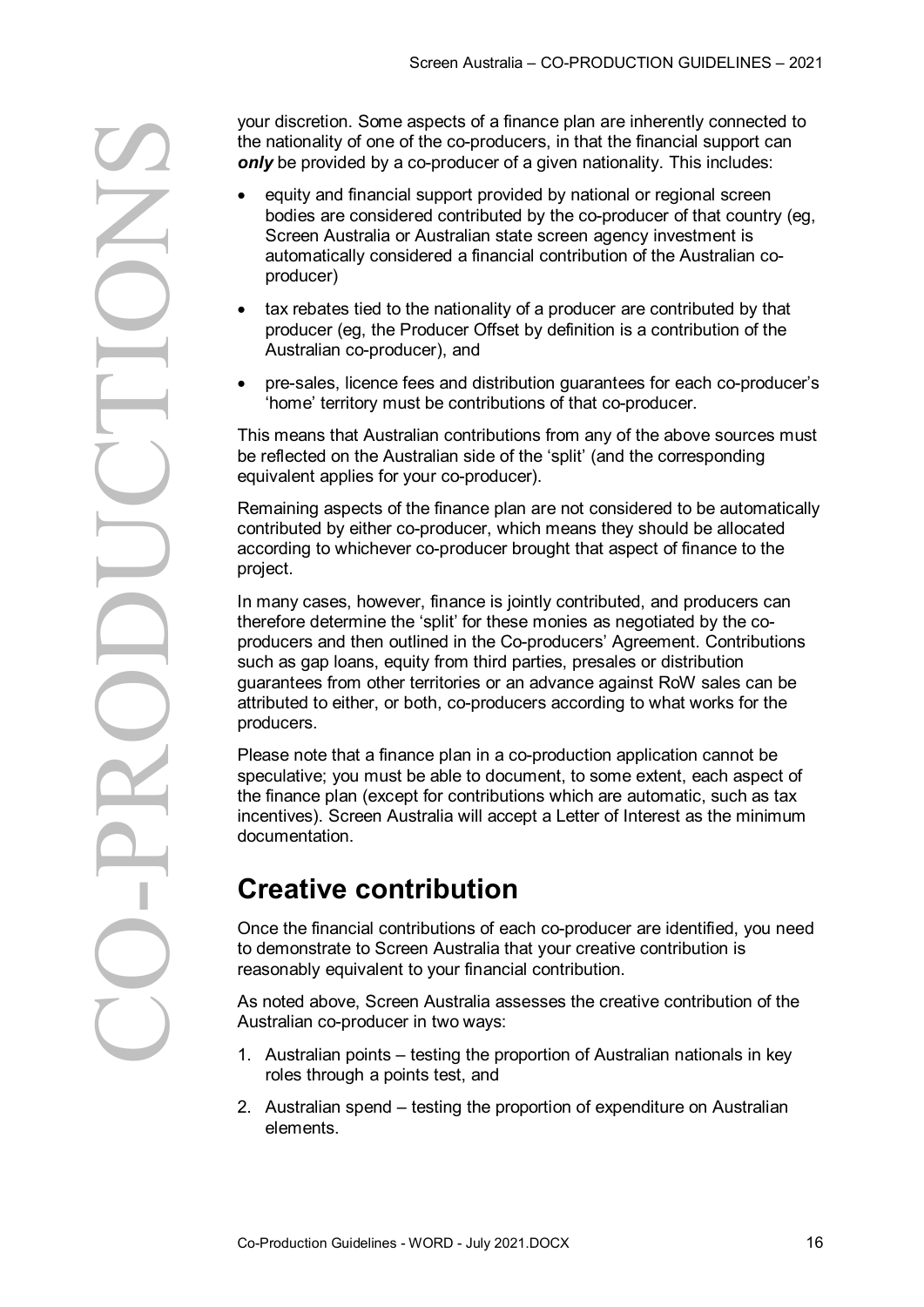The points test assesses the proportion of key creatives who are Australian. Key creative roles are allocated a points value in the tables below. If the person filling that role is an Australian national or permanent resident, an Australian point is 'scored' for that role. Note that:

- producers do not attract points because there must be, by definition, one producer from each of the co-producing countries;
- an individual cannot be treated as two nationalities in one application;
- splitting of points may be approved on a case-by-case basis (for example, where each co-producing country has one writer each engaged on a television series);
- re-voicing or narrating in the language of each co-production country will result in the points being split, ie for an animation, voice cast is allocated 3 points, so if one voice track is undertaken in Australia and one track in the co-producing country, then the project scores 1.5 in the points test; and
- for feature films and television drama, if the film is a majority Australian coproduction (ie Australian financial contribution is greater than 50 per cent), at least one of the four lead roles must be filled by an Australian national or permanent resident (ie there must be at least one point for key cast).

Different points tests apply for drama (the same test applies to both feature films and TV drama), documentaries (feature or TV) and animation (feature or TV), reflecting the differences in the key creatives or technical personnel for these different types of project. For clarity, if your film is a feature documentary, you complete the documentary points test and if your film is a feature animation, you complete the animation points test.

The tests aim to provide you with a degree of flexibility by allowing you some discretion in how the points test is structured, as follows:

- Each test has a set number of roles that are always counted (top-line key creative roles) in Section A. You must allocate all these roles.
- You must then select roles in Section B to make up the level of points required for the film.

Section B also includes a potential point for 'Other creative role'. If you wish to include the 'other point', you must demonstrate that the role in question is particularly important for the film. For example, if your film is a martial arts feature, it may be possible for you to allocate a point to the fight choreographer; or for a musical, to the musical director or choreographer. You will need to add a brief justification statement in support of your allocation of 'Other' in your provisional application.

Where you select a role for a discretionary point and we do not consider it to be a key creative role, we'll discuss this with you but we ultimately reserve the right not to accept the allocated point.

Please note that while all the points have to be allocated to one party or the other, you do not have to fill up the test with Australians; what you are trying to do is match the percentage of Australian points with the percentage of Australian-contributed finance.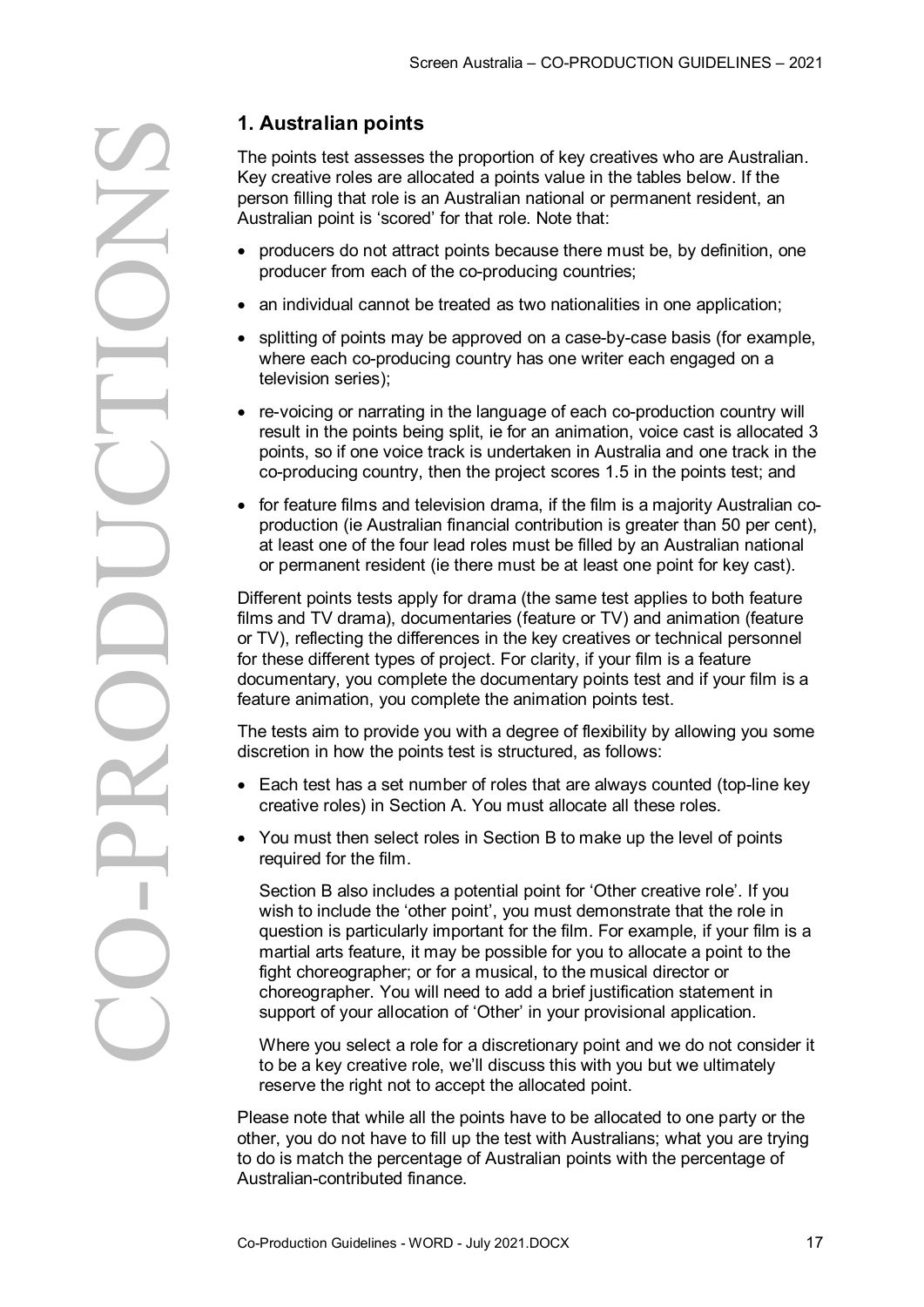| For example, if you are contributing 70% of the finance to a feature film, the<br>Australian share of points would need to be at least 65%, or 10 points out of<br>15 (if you only had 9 Australian points out of 15, it would equate to 60%,<br>which is outside the allowed 5% margin). |                |  |  |
|-------------------------------------------------------------------------------------------------------------------------------------------------------------------------------------------------------------------------------------------------------------------------------------------|----------------|--|--|
| We've created an interactive Co-production Eligibility Tool in Excel to assist<br>with the calculation of your spend and points which can be downloaded from<br>the Screen Australia website.                                                                                             |                |  |  |
| <b>FEATURE FILMS and TV DRAMA</b>                                                                                                                                                                                                                                                         | 15 points      |  |  |
| <b>Section A</b>                                                                                                                                                                                                                                                                          |                |  |  |
| Writer                                                                                                                                                                                                                                                                                    | 2              |  |  |
| <b>Director</b>                                                                                                                                                                                                                                                                           | $\overline{2}$ |  |  |
| <b>DoP</b>                                                                                                                                                                                                                                                                                | 1              |  |  |
| <b>Editor/Picture Editor</b>                                                                                                                                                                                                                                                              | 1              |  |  |
| Cast (four principal roles) - NB if majority Australian co-production, at<br>least 1 role must be filled by an Australian actor                                                                                                                                                           | 4              |  |  |
| Section B (select 5 of the below)                                                                                                                                                                                                                                                         |                |  |  |
| Composer                                                                                                                                                                                                                                                                                  | 1              |  |  |
| Costume Designer                                                                                                                                                                                                                                                                          | 1              |  |  |
| <b>Production Designer</b>                                                                                                                                                                                                                                                                | 1              |  |  |
| Script Editor                                                                                                                                                                                                                                                                             | 1              |  |  |
| Sound Designer                                                                                                                                                                                                                                                                            | 1              |  |  |
| Underlying work                                                                                                                                                                                                                                                                           | 1              |  |  |
| <b>VFX Supervisor</b>                                                                                                                                                                                                                                                                     | 1              |  |  |
| Other senior key role specific to the film such as choreographer,<br>special make-up design etc. (You will need to justify this role)                                                                                                                                                     | 1              |  |  |
| Total points                                                                                                                                                                                                                                                                              | 15             |  |  |
| <b>DOCUMENTARY</b>                                                                                                                                                                                                                                                                        | 10 points      |  |  |
| <b>Section A</b>                                                                                                                                                                                                                                                                          |                |  |  |
| Writer                                                                                                                                                                                                                                                                                    | 2              |  |  |
| <b>Director</b>                                                                                                                                                                                                                                                                           | $\overline{2}$ |  |  |
| <b>DoP</b>                                                                                                                                                                                                                                                                                | 1              |  |  |
| <b>Editor/Picture Editor</b>                                                                                                                                                                                                                                                              | 1              |  |  |
| Section B (select 4 of the below)                                                                                                                                                                                                                                                         |                |  |  |
| Composer                                                                                                                                                                                                                                                                                  | 1              |  |  |
|                                                                                                                                                                                                                                                                                           |                |  |  |

| <b>DOCUMENTARY</b>                                                                                                                           | 10 points     |
|----------------------------------------------------------------------------------------------------------------------------------------------|---------------|
| <b>Section A</b>                                                                                                                             |               |
| Writer                                                                                                                                       | $\mathcal{P}$ |
| Director                                                                                                                                     | 2             |
| <b>DoP</b>                                                                                                                                   |               |
| <b>Editor/Picture Editor</b>                                                                                                                 |               |
| Section B (select 4 of the below)                                                                                                            |               |
| Composer                                                                                                                                     |               |
| Researcher                                                                                                                                   |               |
| Narrator                                                                                                                                     |               |
| Sound Designer, Recordist, Sound Editor or Mixer                                                                                             |               |
| Underlying work/subject matter                                                                                                               |               |
| Other senior key role specific to the film such as underwater DoP, art<br>director, VFX supervisor etc. (You will need to justify this role) |               |
| Total points                                                                                                                                 | 10            |

| <b>ANIMATION 3D/2D</b>      | 13 points |  |
|-----------------------------|-----------|--|
| <b>Section A</b>            |           |  |
| Writer                      | 2         |  |
| Director/Animation Director | 2         |  |
| Cast                        | 3         |  |

**CO**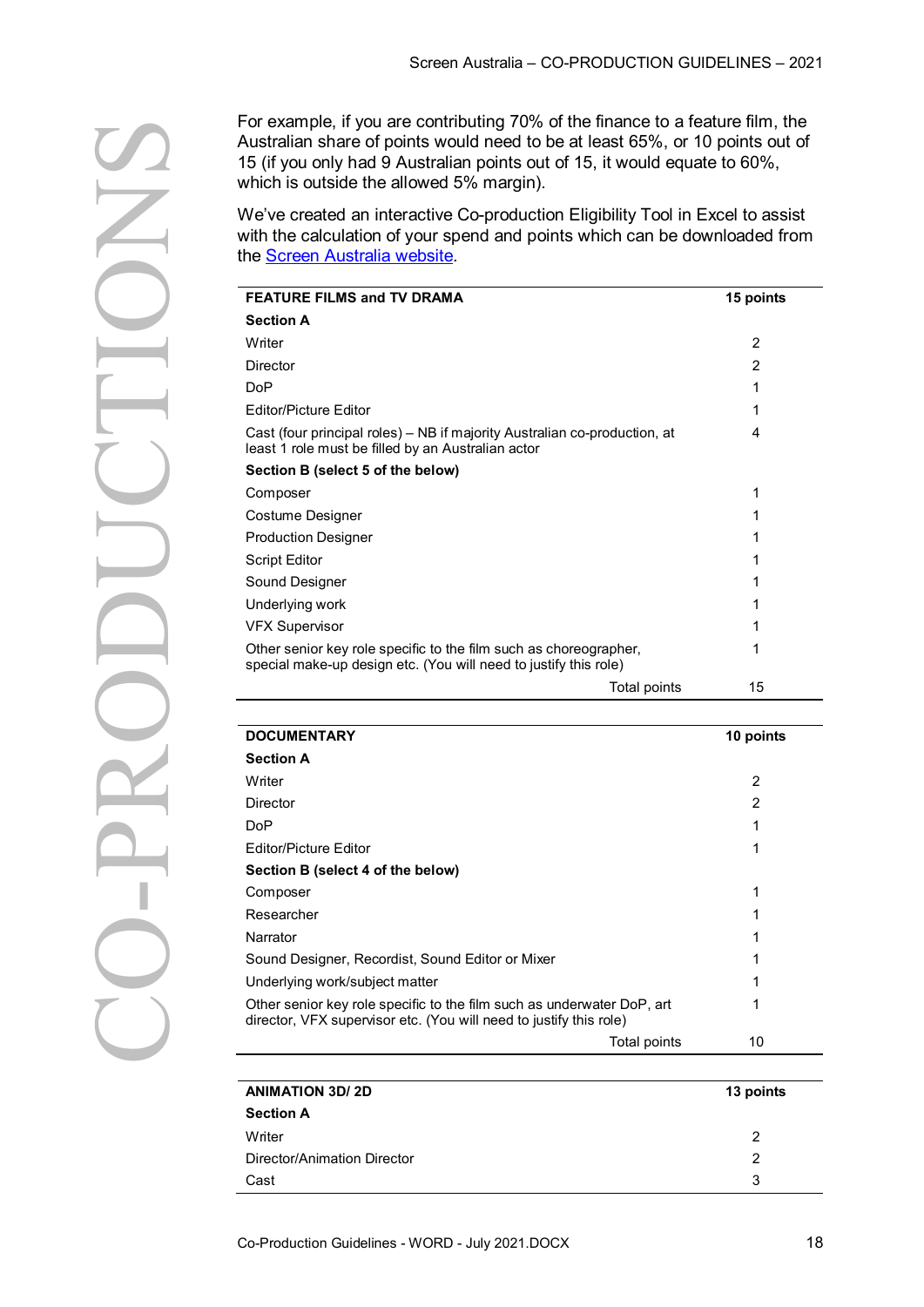| $\Box$<br>$\Box$<br>$\overline{\phantom{0}}$ |
|----------------------------------------------|
|                                              |
|                                              |
|                                              |
|                                              |
|                                              |
|                                              |

| Key Animator                                                                                                                                                                                                                                                                                                                                                                                                                 |                                                                                                                                                                                                                                                                                                                                                                                                                                                                                                                      |              | 1  |
|------------------------------------------------------------------------------------------------------------------------------------------------------------------------------------------------------------------------------------------------------------------------------------------------------------------------------------------------------------------------------------------------------------------------------|----------------------------------------------------------------------------------------------------------------------------------------------------------------------------------------------------------------------------------------------------------------------------------------------------------------------------------------------------------------------------------------------------------------------------------------------------------------------------------------------------------------------|--------------|----|
| <b>Storyboard Artist</b>                                                                                                                                                                                                                                                                                                                                                                                                     |                                                                                                                                                                                                                                                                                                                                                                                                                                                                                                                      |              | 1  |
|                                                                                                                                                                                                                                                                                                                                                                                                                              | Section B (select 4 of the below)                                                                                                                                                                                                                                                                                                                                                                                                                                                                                    |              |    |
| <b>Editor/Picture Editor</b>                                                                                                                                                                                                                                                                                                                                                                                                 |                                                                                                                                                                                                                                                                                                                                                                                                                                                                                                                      |              | 1  |
| Key Background Artist                                                                                                                                                                                                                                                                                                                                                                                                        |                                                                                                                                                                                                                                                                                                                                                                                                                                                                                                                      |              | 1  |
| Composer                                                                                                                                                                                                                                                                                                                                                                                                                     |                                                                                                                                                                                                                                                                                                                                                                                                                                                                                                                      |              | 1  |
| Sound Designer                                                                                                                                                                                                                                                                                                                                                                                                               |                                                                                                                                                                                                                                                                                                                                                                                                                                                                                                                      |              | 1  |
| Underlying work                                                                                                                                                                                                                                                                                                                                                                                                              |                                                                                                                                                                                                                                                                                                                                                                                                                                                                                                                      |              | 1  |
| Key Model Designer                                                                                                                                                                                                                                                                                                                                                                                                           |                                                                                                                                                                                                                                                                                                                                                                                                                                                                                                                      |              | 1  |
| Voice/actors director                                                                                                                                                                                                                                                                                                                                                                                                        |                                                                                                                                                                                                                                                                                                                                                                                                                                                                                                                      |              | 1  |
|                                                                                                                                                                                                                                                                                                                                                                                                                              | Other senior key role specific to the film such as 3D modeller, digital<br>compositor, previs animator etc. (You will need to justify this role)                                                                                                                                                                                                                                                                                                                                                                     |              | 1  |
|                                                                                                                                                                                                                                                                                                                                                                                                                              |                                                                                                                                                                                                                                                                                                                                                                                                                                                                                                                      | Total points | 13 |
| 2. Australian spend                                                                                                                                                                                                                                                                                                                                                                                                          | As an indicator of Australian creative contribution, 'Australian spend' refers to                                                                                                                                                                                                                                                                                                                                                                                                                                    |              |    |
| service providers.                                                                                                                                                                                                                                                                                                                                                                                                           | the proportion of the budget which is spent on Australians and Australian                                                                                                                                                                                                                                                                                                                                                                                                                                            |              |    |
| Australian spend includes expenditure on goods provided by Australians,<br>Australian service providers and the use of Australian locations such as the<br>Australian producer's fee, the preparation of a budget by an Australian line<br>producer and production catering services in Australia. We will look at the<br>Australian spend in comparison to expenditure on services provided by the<br>other co-producer(s). |                                                                                                                                                                                                                                                                                                                                                                                                                                                                                                                      |              |    |
|                                                                                                                                                                                                                                                                                                                                                                                                                              | Note that Australian expenditure does not necessarily equate to Qualifying<br>Australian Production Expenditure (QAPE) for the Producer Offset, but is<br>likely to be similar. For example, the cost of an Australian editor working on<br>post-production in the UK counts as Australian spend for the purposes of the<br>co-production equivalence test, but it would not be QAPE. Our fact sheet<br>Producer Offset and Co-productions, available on the Screen Australia<br>website, provides more information. |              |    |
| <b>Balance over time</b>                                                                                                                                                                                                                                                                                                                                                                                                     |                                                                                                                                                                                                                                                                                                                                                                                                                                                                                                                      |              |    |
|                                                                                                                                                                                                                                                                                                                                                                                                                              | As each Arrangement is intended to benefit the economies, industry<br>personnel, film studios and laboratories of partner countries, each<br>Arrangement requires a 'balance over time' of the financial and creative                                                                                                                                                                                                                                                                                                |              |    |

### **2. Australian spend**

#### **Balance over time**

As each Arrangement is intended to benefit the economies, industry personnel, film studios and laboratories of partner countries, each Arrangement requires a 'balance over time' of the financial and creative participation of partner countries.

We recognise that there is likely to be some imbalance in the participation rates of co-producers from partner countries on particular projects. However, over time the participation of the partner countries should be close to equal. The Competent Authorities in each country are required by the Arrangements to monitor the contributions of each partner country under each Arrangement – over many different productions – to ensure a balance over time.

Screen Australia regularly assesses the relative balance with Australia's coproduction partners and will notify industry if we consider there is problematic imbalance with any of our partners.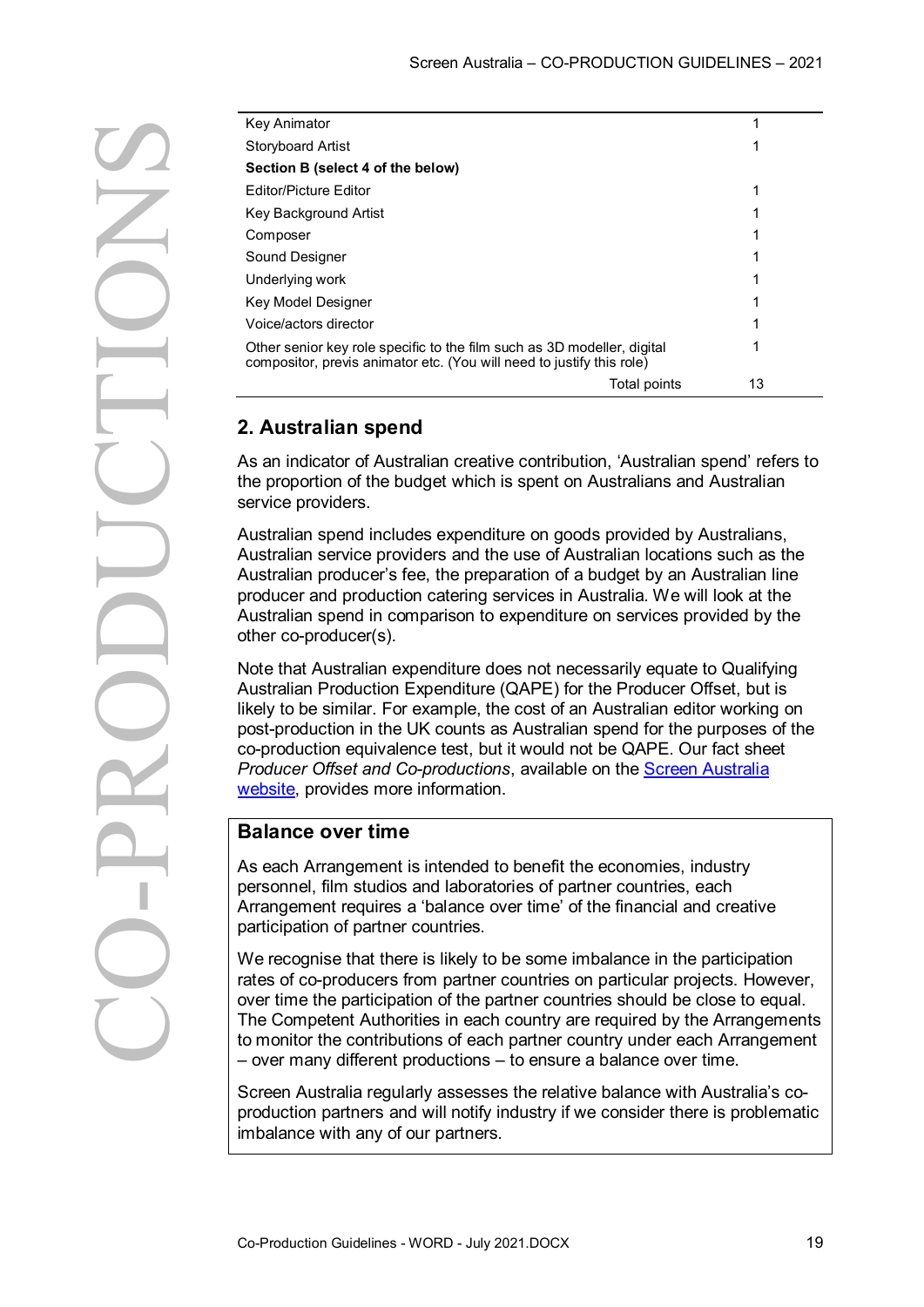<span id="page-19-0"></span>The approval process is in two stages, Provisional and Final. Provisional Approval is not an optional stage for a co-production, as it is for the Producer Offset. All co-production projects must obtain Provisional Approval.

An application is lodged by each co-producer with their Competent Authority and when all Competent Authorities are satisfied that the project is eligible, the Competent Authorities grant approval.

## <span id="page-19-1"></span>**Provisional Approval**

You should lodge a Provisional Co-production Application Form once you are in a position to provide:

- a detailed budget including a breakdown of Australian spend
- a detailed schedule
- a breakdown of the nationality of participants
- documentation (of at least Letter of Interest level) for each aspect of the finance plan and the co-production split
- a draft Co-producers' Agreement, and
- any agreements related to the project's development you have in place.

You will also need to provide a Statutory Declaration to certify the accuracy of all the details contained within the application, a completed Co-production Eligibility Tool, and an 'undertaking' which is attached to the Application Form.

Screen Australia aims to assess Provisional Co-production Applications within six-weeks of receipt of a complete Application. However, it is important to remember that co-production approval can only be granted once all the relevant Competent Authorities have approved the project so you should ensure your co-producer is lodging an application to its Competent Authority at the same time.

Complete and submit the application form online through Screen Australia's SmartyGrants platform, at:

#### <https://screenaustralia.smartygrants.com.au/>

You may also submit an application for a Producer Offset Provisional Certificate at the same time – for example, if you wish to confirm eligibility for the 40% Offset as a feature, or obtain an assessment of estimated QAPE, particularly relevant if the Offset forms part of your finance plan. The Producer Offset can be applied for via Screen Australia's SmartyGrants platform, at:

#### <https://screenaustralia.smartygrants.com.au/>

Note that we cannot issue a Producer Offset Provisional Certificate until the project's provisional co-production status has been approved.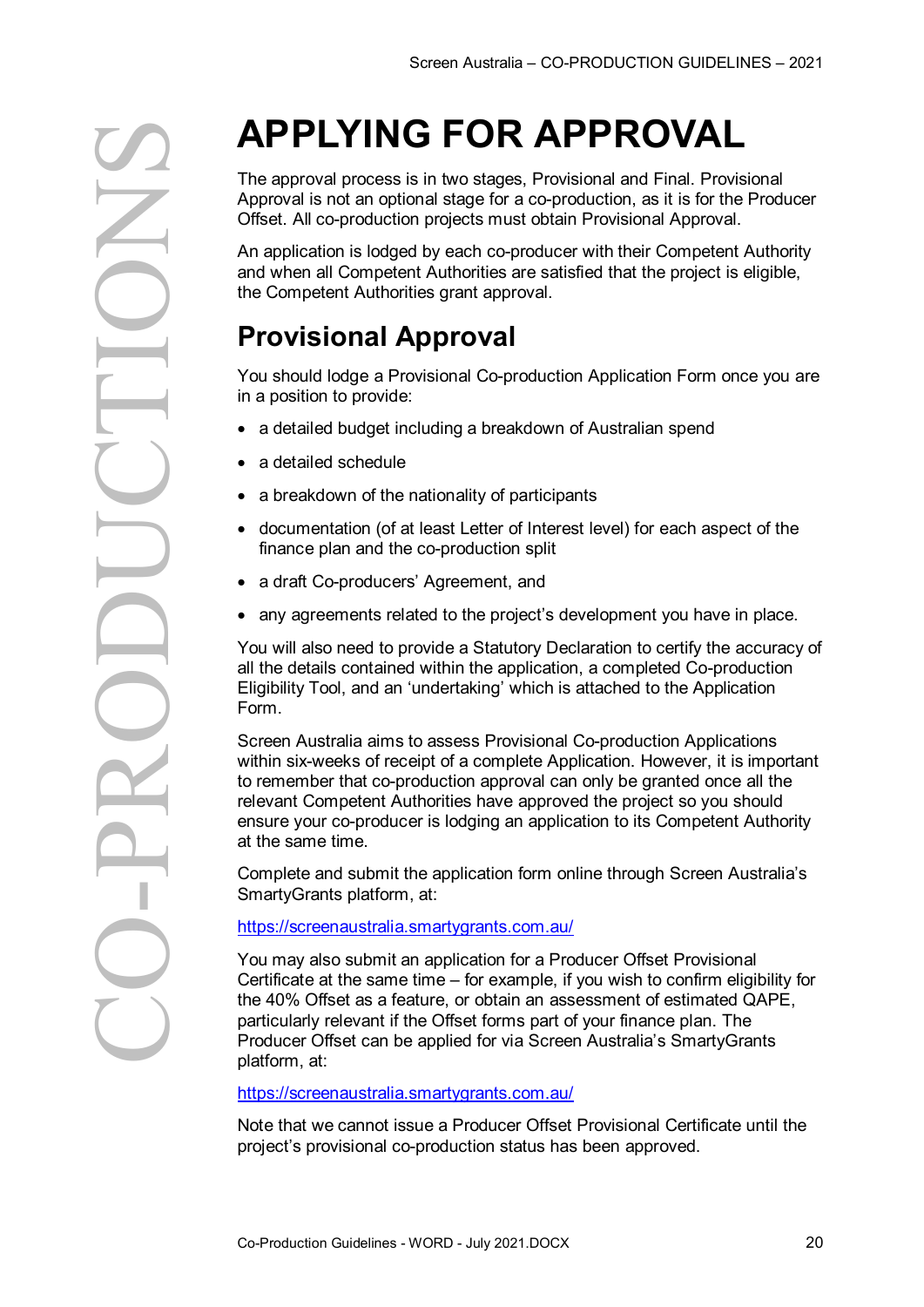Your project may continue to evolve after you have received Provisional Approval. You can use the Co-production Eligibility Tool to monitor the likely effect of any changes on your co-production status, but keep in mind that it is not determinative.

If you feel the changes will affect your Provisional Approval, you can contact Screen Australia for a reassessment. If the project's eligibility is confirmed, we will issue a letter to that effect.

## <span id="page-20-0"></span>**Final Approval**

You must lodge an application for Final Approval once the project is completed. This allows us to ensure that the project was made in accordance with the Provisional Approval. Along with the required application form, you will need to provide:

- a completed Co-production Eligibility Tool
- the Australian Production Audit
- executed long-form agreements for each aspect of the finance plan
- the executed Co-producers' Agreement
- a copy of the finished project
- a Statutory Declaration verifying the accuracy of the information contained in the application.

If you are seeking Final Producer Offset Certification, this can be applied for at the same time by completing the Producer Offset Final Certificate application form, available through the SmartyGrants online platform:

#### <https://screenaustralia.smartygrants.com.au/>

We aim to process Final applications within twelve weeks of a complete application and will seek to process both Co-production and Producer Offset applications at the same time. However, we cannot *issue* a Producer Offset Final Certificate until the project's final co-production status has been approved, and all relevant Competent Authorities must issue approval jointly.

See [www.screenaustralia.gov.au/coproductions/final\\_approval.aspx](http://www.screenaustralia.gov.au/coproductions/final_approval.aspx)